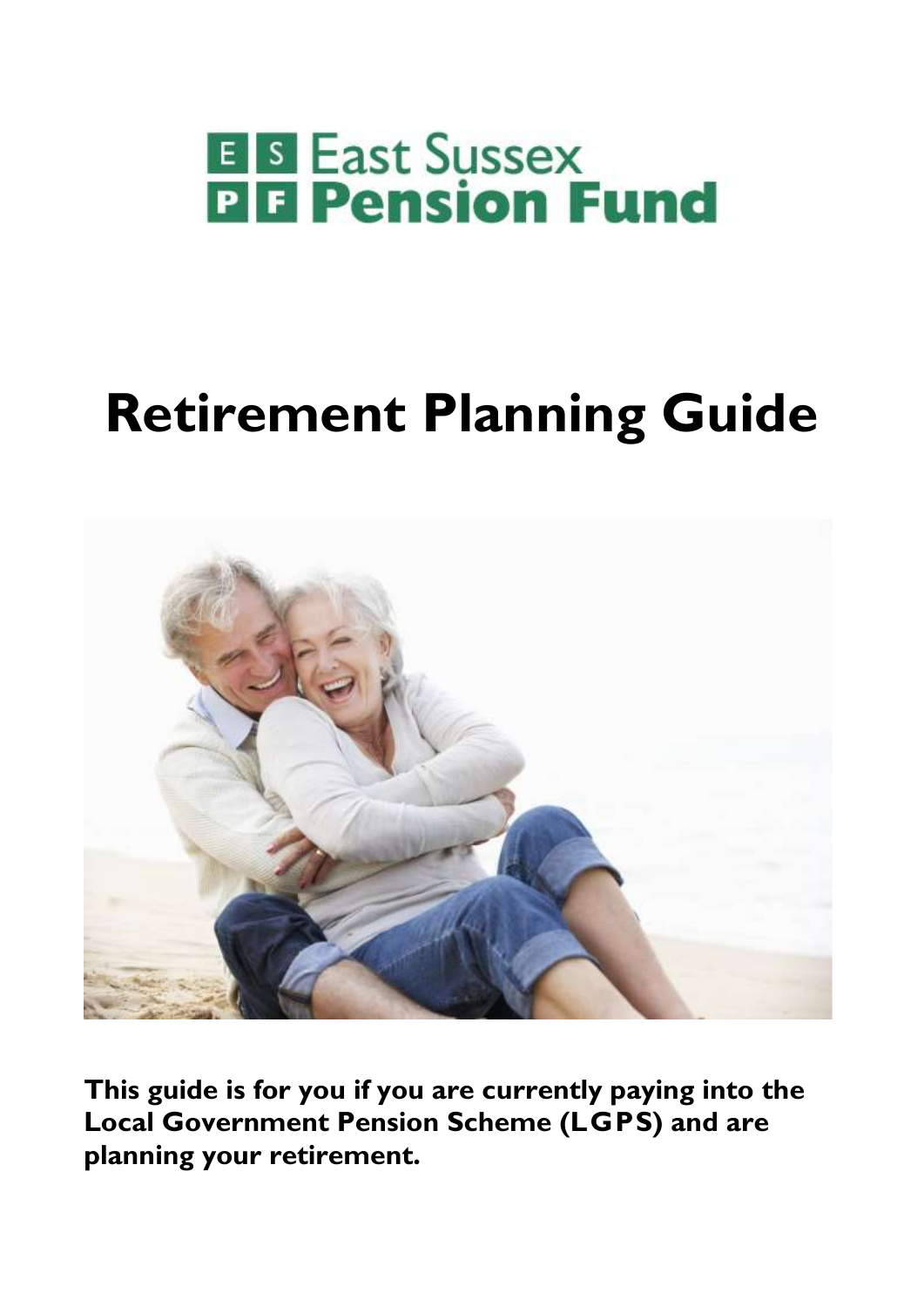## **Contents**

| Introduction                                | 3              |
|---------------------------------------------|----------------|
| Part I - The L G P S                        | $\overline{4}$ |
| Benefits of the Scheme                      | $\overline{4}$ |
| How your L G P S benefits are worked out    | 5              |
| When you can take your pension              | 9              |
| Taking a tax-free lump sum when you retire  | 12             |
| Increasing your pension                     | 4              |
| Tax controls and your pension               | 17             |
| After you have taken your pension           | 18             |
| Taking your $L G P S$ pension – the process | 20             |
| Help if you have a query or complaint       | 24             |
| Part 2 - Other useful information           | 26             |
| <b>State Pension</b>                        | 26             |
| Tax and your pension                        | 26             |
| Tracing previous pension rights             | 27             |
| Pension scams                               | 28             |
| Where to go for support                     | 30             |
| <b>Budget Planner</b>                       | 32             |
| How to find out more                        | 33             |
| Disclaimer                                  | 33             |
| <b>Notes</b>                                | 34             |



 $\mathbf{z}$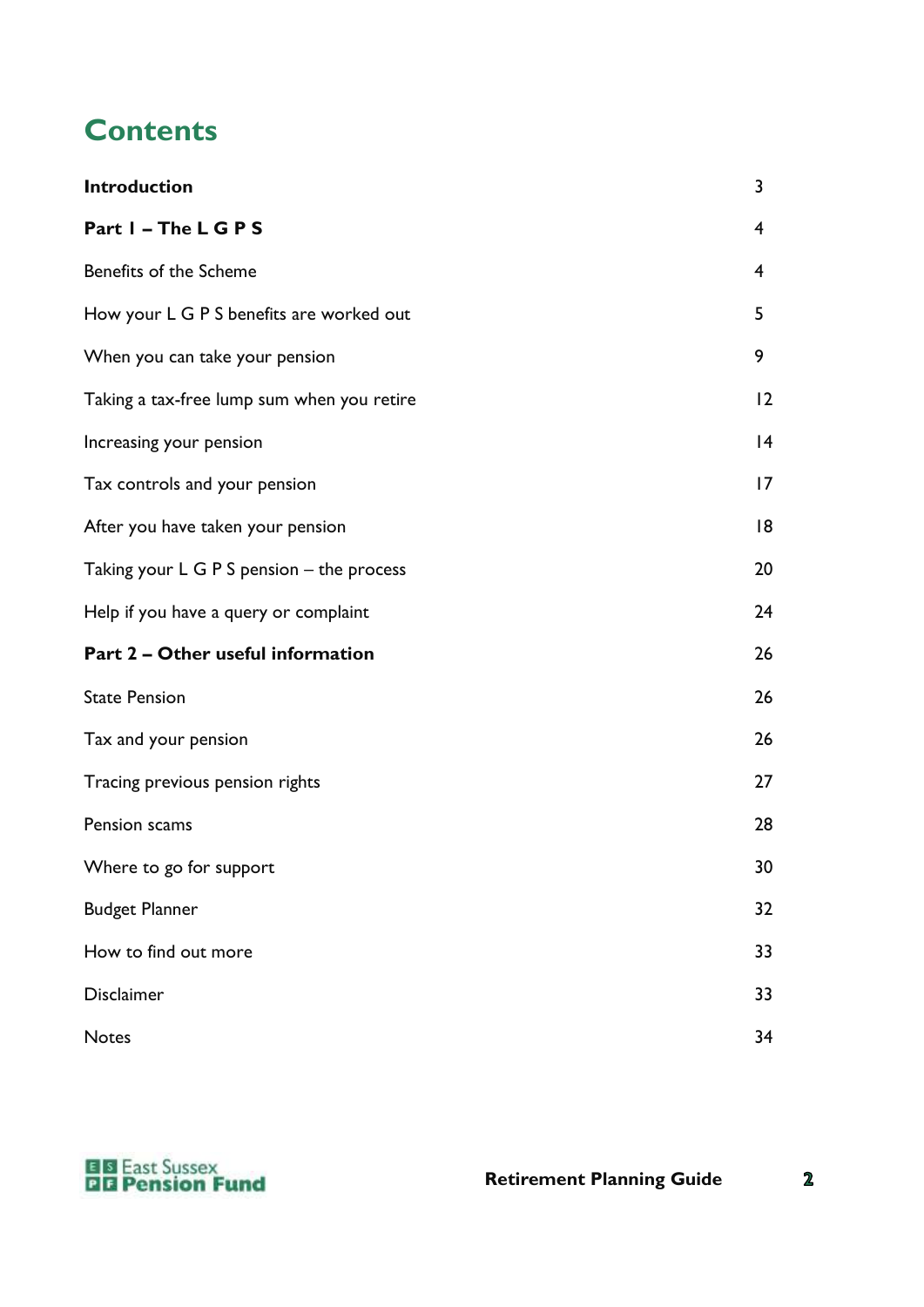## **Introduction**

This guide is for you if you are currently paying into the Local Government Pension Scheme (LGPS) and you are planning your retirement.

#### **Part one of this guide gives you information about the LGPS.**

It covers the financial protection the LGPS offers you and your family. Part one also includes information about retirement and the decisions you have to make.

#### **Part two looks more widely at issues that may affect you in retirement.**

We have included information about taxation and the State Pension. You can also find links and contact details for organisations that can support you.



The purpose of this guide is to assist you with your retirement planning. You should not use it instead of financial advice. If you require financial advice, you should appoint an independent financial advisor.

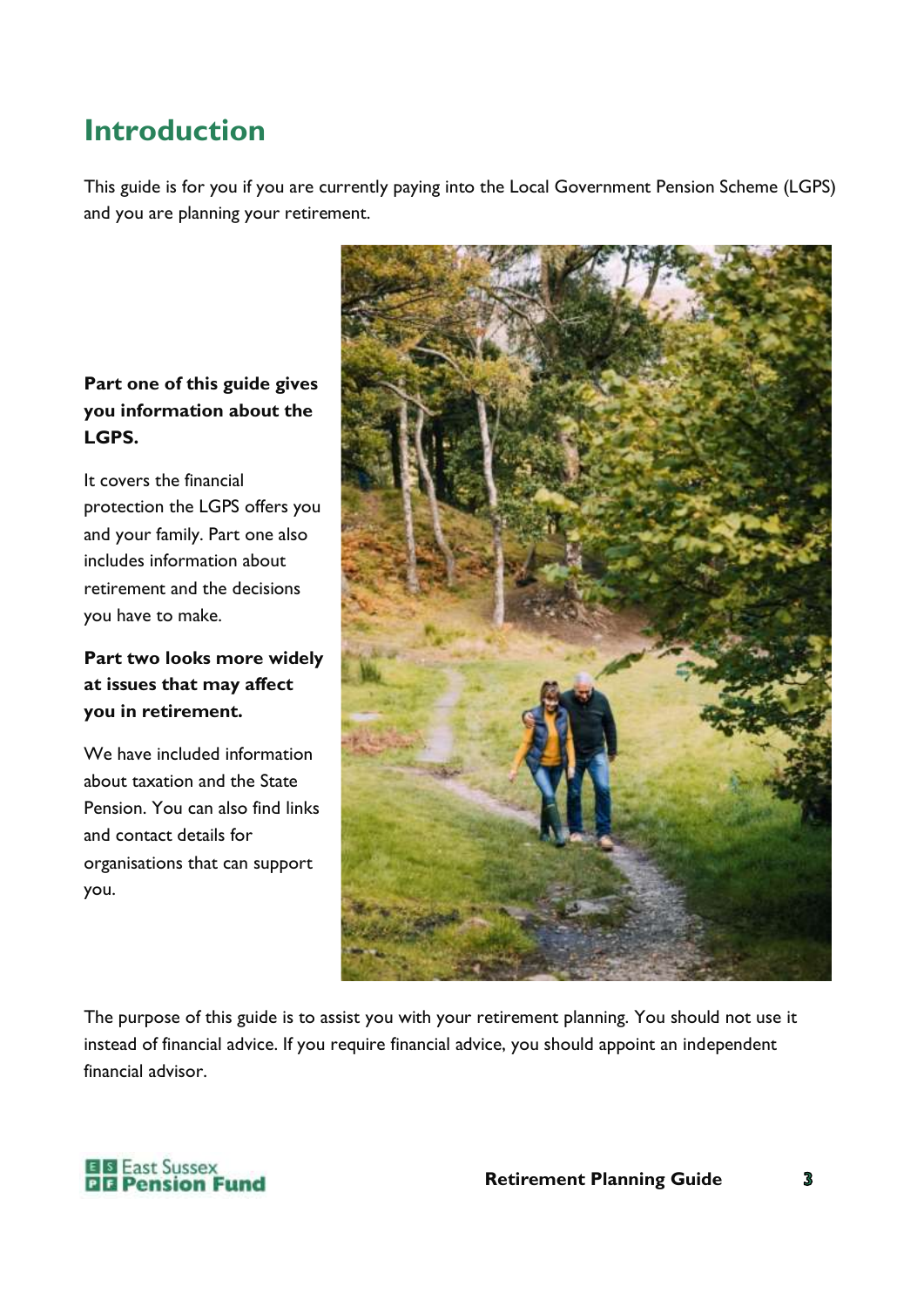## **Part 1 – The LGPS**

## **Benefits of the Scheme**

#### **A secure pension**

Your pension is calculated each Scheme year and is based on your pensionable pay. The Scheme year ends on 31 March. At the end of each year, your pension is adjusted in line with changes in the cost of living. You can read more about how your pension is worked out in the next section **How** your LGPS [benefits are worked out.](#page-5-0)

#### **Survivor pensions**

After your death, a pension will be paid to your:

- spouse
- civil partner or
- cohabiting partner (subject to qualifying conditions)

for the rest of their life.

Children's pensions may also be payable.

#### **Tax-free lump sum**

When you take your pension, you have the option to exchange some of it for a tax-free lump sum.

#### **Tax relief**

Pension contributions are taken from your salary before tax is worked out. If you pay tax, as a member of the Scheme you will pay less tax on your earnings.

#### **Flexibility to pay more or less**

You can pay half your normal contributions in return for building up half of your normal pension. This is known as the 50/50 section of the Scheme.

You can increase your pension by paying more contributions. You can read more about paying extra in the *Increasing your pension* section of this guide.

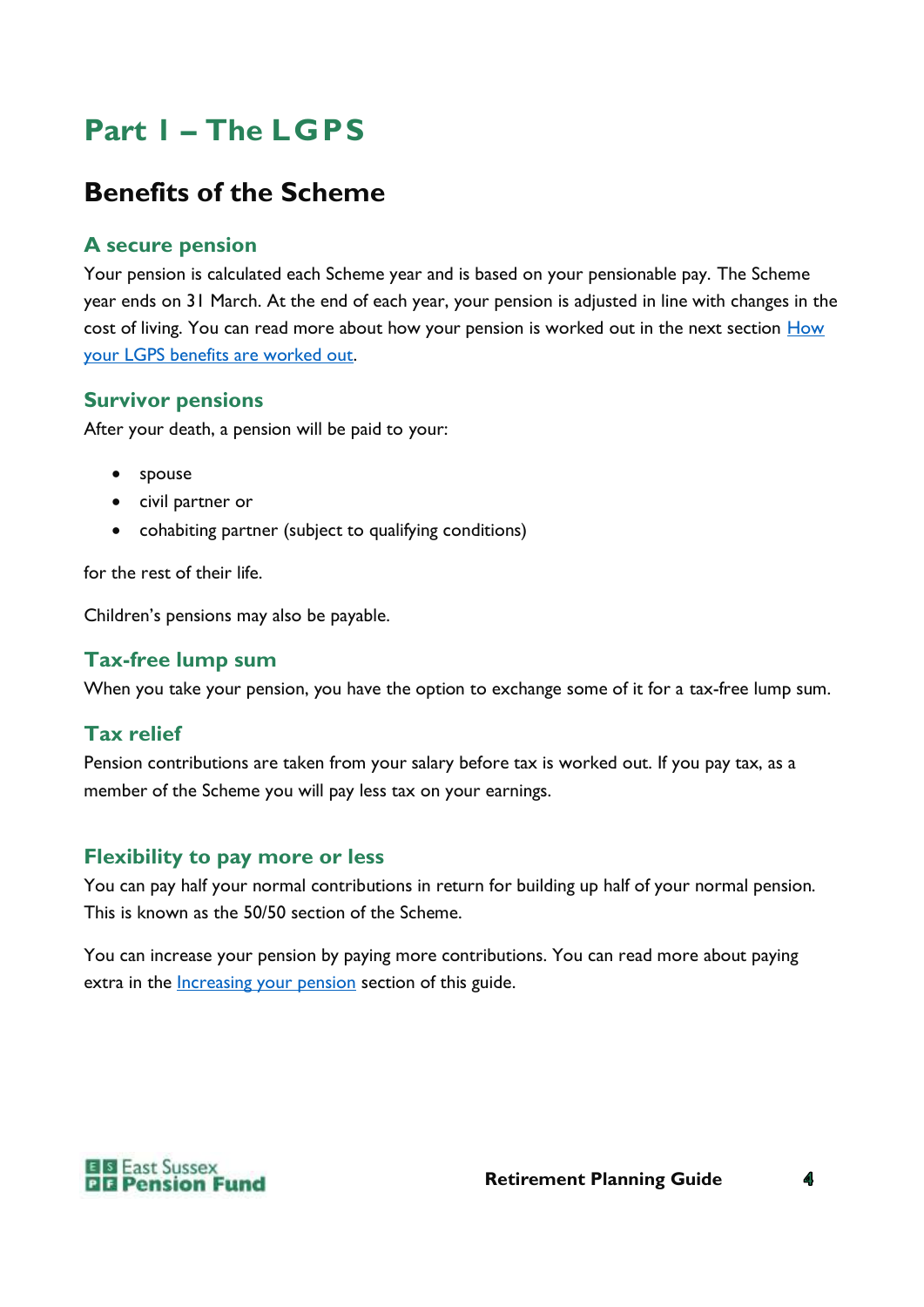#### **Life cover**

If you die as an active member of the LGPS, a death grant of three times your assumed pensionable pay is payable. Assumed pensionable pay is an estimate of your normal annual pensionable pay. The Administering Authority will use their discretionary powers to determine the beneficiaries, accounting for any nomination form(s) you have completed that expressed your wishes.

You can obtain an expression of wish form by [clicking here.](https://www.eastsussexpensionfund.org/media/3ebhwrgo/lgps-dg1-death-grant-expression-of-wish-form-accessible.docx)

If you want to change beneficiaries at any time the quickest way to do so is online via 'My Pension' – the self-service portal for members. Once logged in go to the 'nominations' section. Log in or register here - [Member Self-Service Portal | East Sussex Pension Fund](https://www.eastsussexpensionfund.org/help-support/my-pension-member-self-service-portal/). Alternatively, you'll need to complete a new form. Please contact the helpdesk on 0300 200 1022 should you need any support.

#### **Further information**

You can find out more about the benefits of LGPS membership on the [LGPS member website.](http://www.lgpsmember.org/) You can also watch the **Pensions** made simple videos.



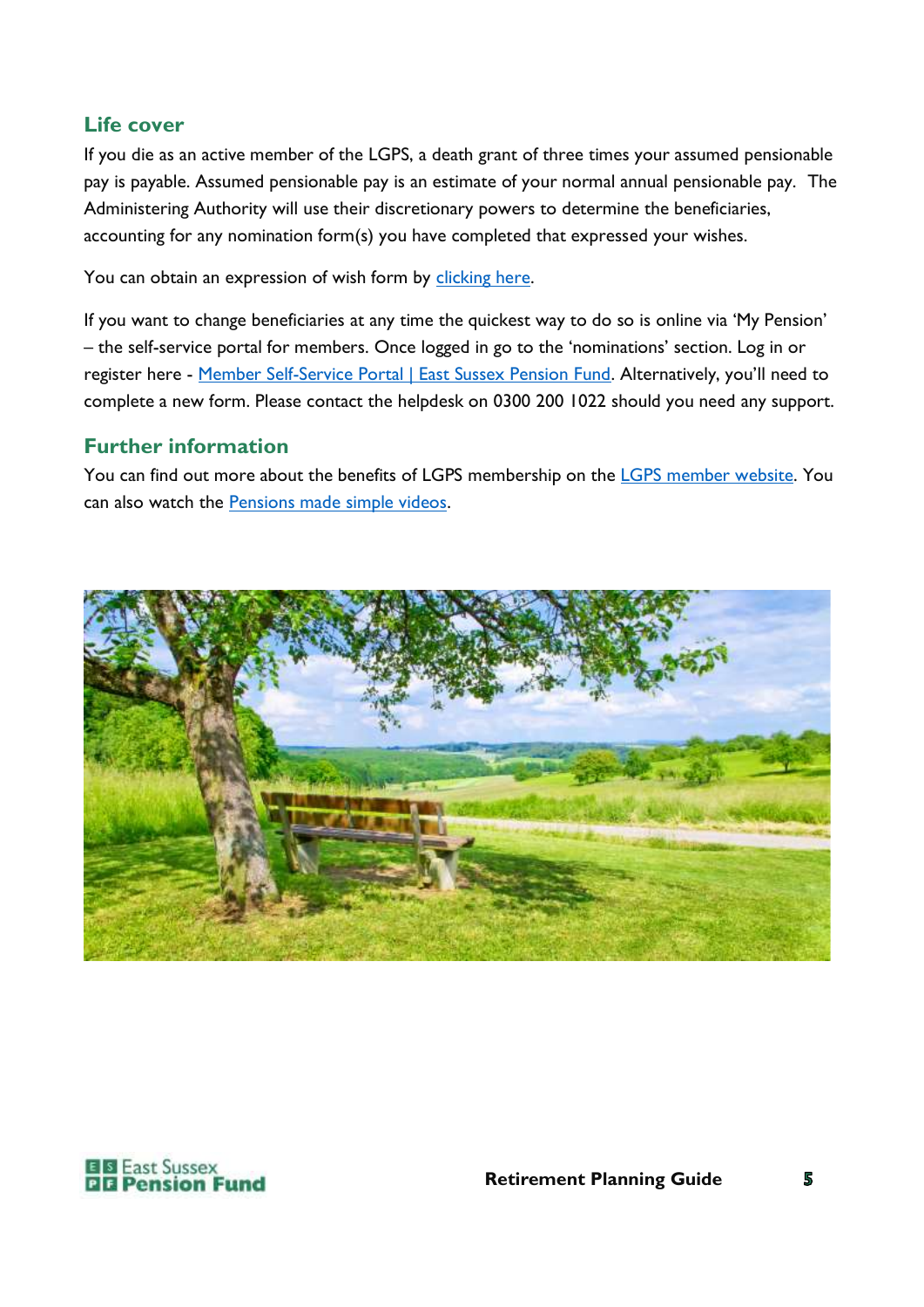## <span id="page-5-0"></span>**How your LGPS benefits are worked out**

The LGPS changed from a final salary scheme to a career average scheme on 1 April 2014. From 1 April 2014, the benefits built up in the LGPS are worked out under the rules of the career average scheme.

If you joined the Scheme before 1 April 2014, you will also have built up benefits in the final salary scheme.

#### **How your benefits are worked out after 1 April 2014**

From 1st April 2014 the LGPS became a Career Average Revalued Earnings (or CARE) scheme. A CARE scheme calculates pension as follows: **Pension = Accrual Rate x Pensionable Pay**

In a CARE scheme the pensionable pay for each year of membership is used, to calculate a pension amount for that particular year. That pension amount is then revalued each year in line with inflation (it should be remembered that, while your CARE pension might be expected to increase each year, the pension amount could be reduced should there be negative inflation). These individual pension amounts are then added together to arrive at the total pension payable from the scheme.

In the LGPS the accrual rate for the main scheme is 1/49th.

#### **How your benefits are worked out between 1 April 2008 and 31 March 2014**

For each year of membership between 1 April 2008 and 1 April 2014, you will receive a pension of 1/60th of your final pay.

Your final pay is usually the pensionable pay you earn in the year before leaving the Scheme. Pay from one of the two previous years can be used, if it is higher.

#### **How your benefits are worked out before 1 April 2008**

For each year of membership before 1 April 2008, you will receive a pension of 1/80th of your final pay, and a lump sum of 3/80ths of your final pay.

#### **Working part-time**

If you worked part-time before 1 April 2014, your pensionable service is reduced accordingly. For example, if you worked 17.5 hours per week and the full time equivalent hours for the job were 35 hours per week, your pensionable service will be reduced by 17.5/35, which is half. We use your full-time equivalent pay to calculate your benefits.

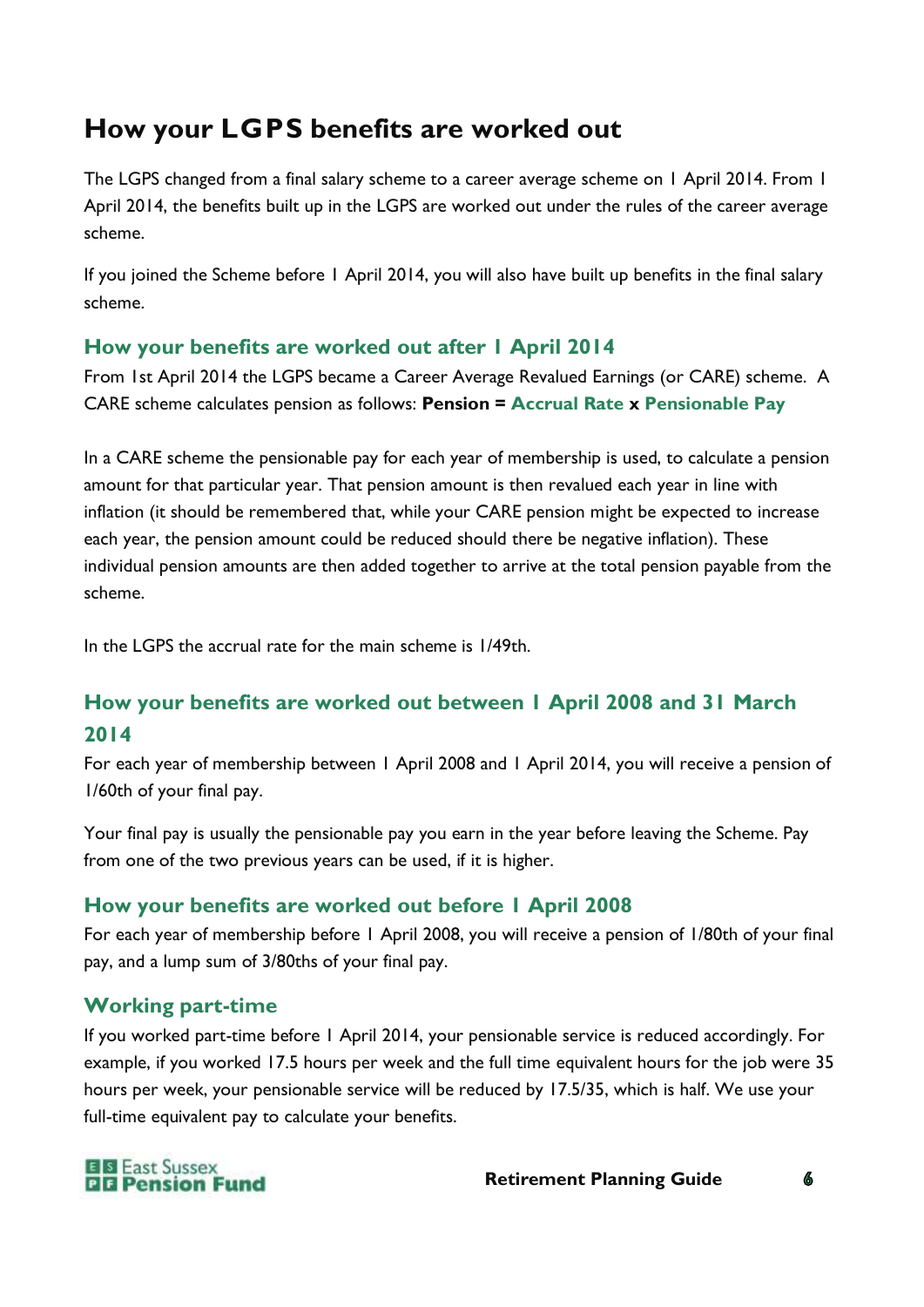#### **Example – calculation of LGPS benefits**

The following example shows how LGPS benefits are calculated for a member:

- retiring at normal pension age on 31 March 2020
- with 39 years of LGPS membership
- whose final pay is £22,000
- who has built up a pension account since 1 April 2014 as shown.

**Part 1** Benefits based on 27 years' membership up to 31 March 2008:

**Pension**: 27/80th x £22,000 = **£7,425**

**Lump sum**: 3 x 27/80th x £22,000 = **£22,275**

**Part 2 -** Benefits based on six years' membership from 1 April 2008 to 31 March 2014:

**Pension**: 6/60th x £22,000 = **£2,200**

#### **Part 3 - Benefits built up in the career average scheme from 1 April 2014**

| <b>Scheme</b><br>year | <b>Opening</b><br>balance | <b>Pension built</b><br>up in Scheme<br>year | <b>Total</b><br>account<br>31 March | <b>Cost of living</b><br>adjustment<br>$(CPI)*$ | <b>Updated</b><br>total<br>account |
|-----------------------|---------------------------|----------------------------------------------|-------------------------------------|-------------------------------------------------|------------------------------------|
| 2014/15               | £0.00                     | £18,500 / 49<br>$=$ £377.55                  | £377.55                             | £4.53 $(1.2%)$                                  | £382.08                            |
| 2015/16               | £382.08                   | £19,000 / 49<br>$=$ £387.76                  | £769.84                             | $-£0.77(-0.1%)$                                 | £769.07                            |
| 2016/17               | £769.07                   | £20,000 / 49<br>$=$ £408.16                  | £1,177.23                           | £11.77 $(1.0%)$                                 | £1,189.00                          |
| 2017/18               | £1,189.00                 | £21,000 / 49<br>$=$ £428.57                  | £1,617.57                           | £48.53 (3.0%)                                   | £1,666.10                          |
| 2018/19               | £1,666.10                 | £22,000 / 49<br>$= £448.98$                  | £2,115.08                           | £50.76 (2.4%)                                   | £2,165.84                          |
| 2019/20               | £2,165.84                 | £23,000 / 49 =<br>£469.39                    | £2,635.23                           | £44.80 (1.7%)                                   | £2,680.03                          |

\*There is no zero floor for the inflationary adjustment, so payments will go down in the event of negative CPI.

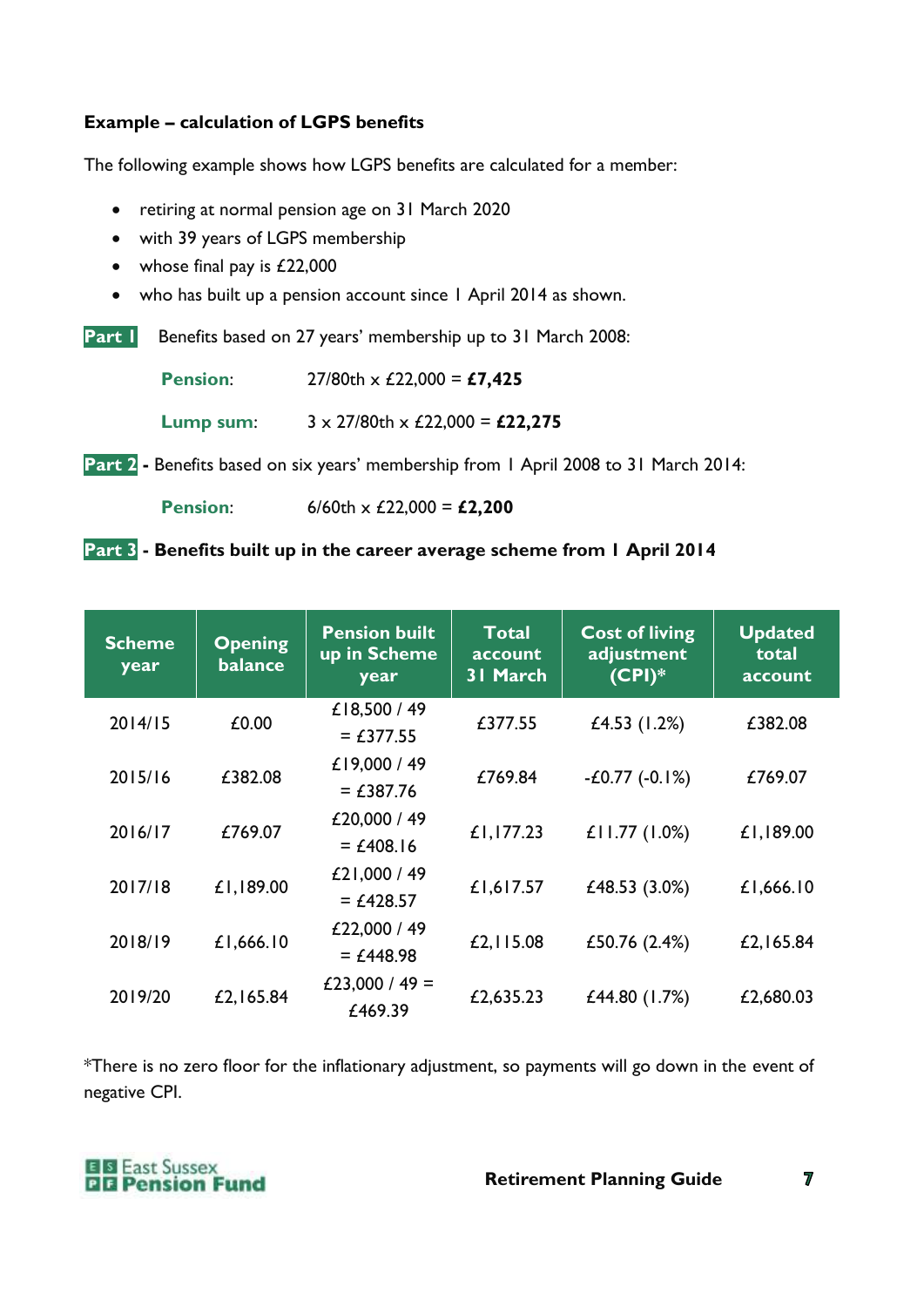The member is entitled to:

| <b>Annual pension</b> | £12,305.03 |
|-----------------------|------------|
|                       |            |

Which is made up of pension built up:

| £2,680.03*    |
|---------------|
|               |
| £2,200.00 $*$ |
| £7,425.00     |
|               |

The lump sum is the automatic entitlement from the pre 1 April 2008 service.

\*You can choose to swap part of your pension for an additional lump sum payment. For every  $\pounds I$ of annual pension you give up you will get a lump sum of  $£12$ . The total lump sum payable is subject to limits set by HMRC - Taking a lump sum :: LGPS (Igpsmember.org).



#### **Further information**

For more information about **How your LGPS** pension is worked out and to use an online modeller, please visit the [LGPS member website.](http://www.lgpsmember.org/)

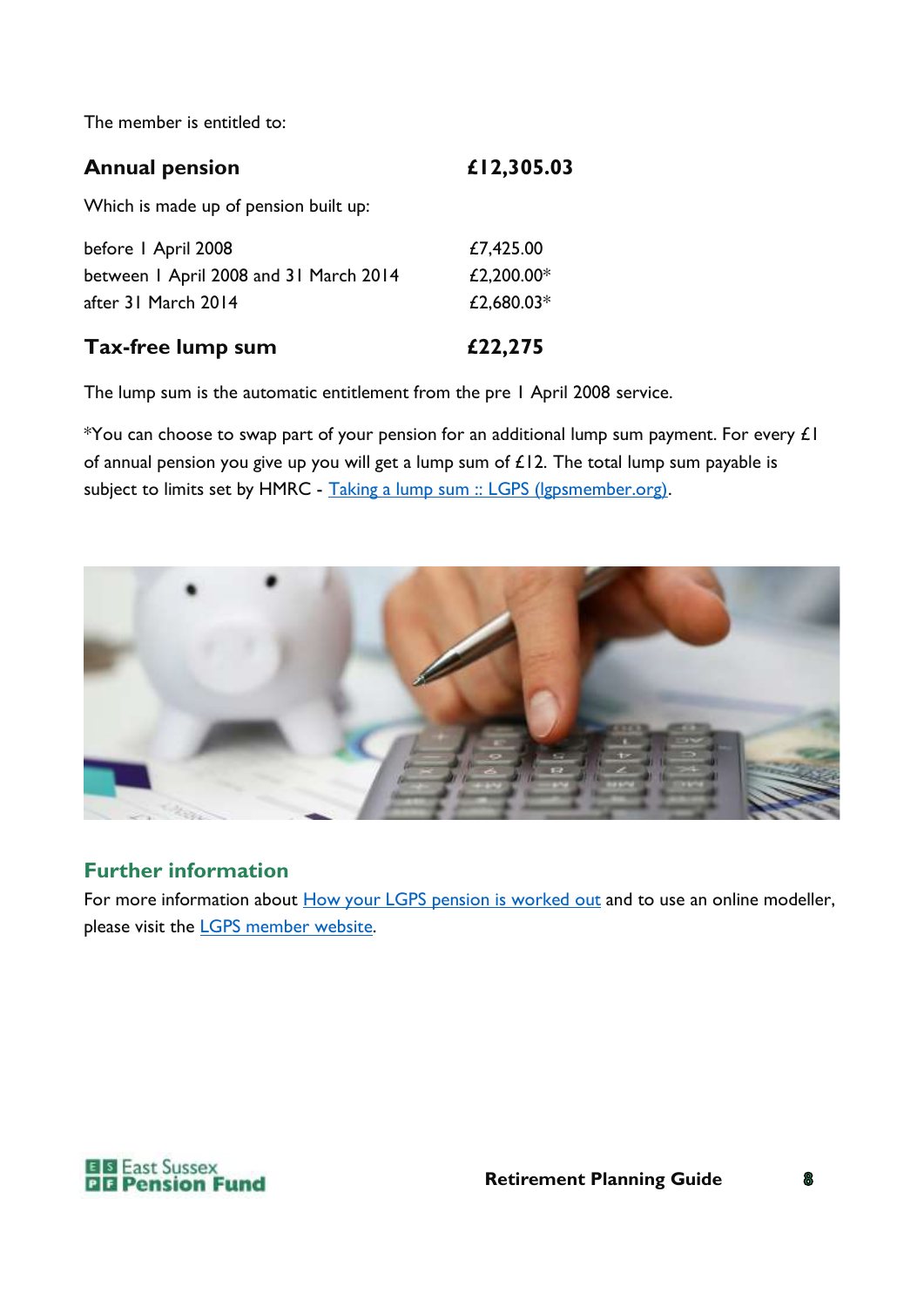## **When you can take your pension**

You can choose to stop work and take your pension at any time between age 55\* and 75. Your normal pension age is linked to your [State Pension Age](https://www.eastsussexpensionfund.org/glossary/#state-pension-age) (with a minimum of age 65). Your normal pension age is the age from which you can retire and receive your pension in full.

If you choose to retire before your [normal pension age](https://www.eastsussexpensionfund.org/glossary/#normal-pension-age) your benefits are likely to be reduced because they will be paid earlier and for longer. If you take your benefits after your normal pension age, in addition to the extra membership you can build up in the Scheme, your pension can be increased because it is starting later than expected.

<sup>\*</sup>The Government are changing the minimum retirement age to 57 from  $6<sup>th</sup>$  April 2028

For the pension built up from 1 April 2014, your NPA is the same as your State Pension age (SPA), but with a minimum age of 65. You can find out your SPA by using the [Government's State Pension](http://www.gov.uk/calculate-state-pension)  [Age calculator.](http://www.gov.uk/calculate-state-pension)

Any benefits you built up before 1 April 2014 have a NPA of 65. You must take your whole LGPS pension at the same time.



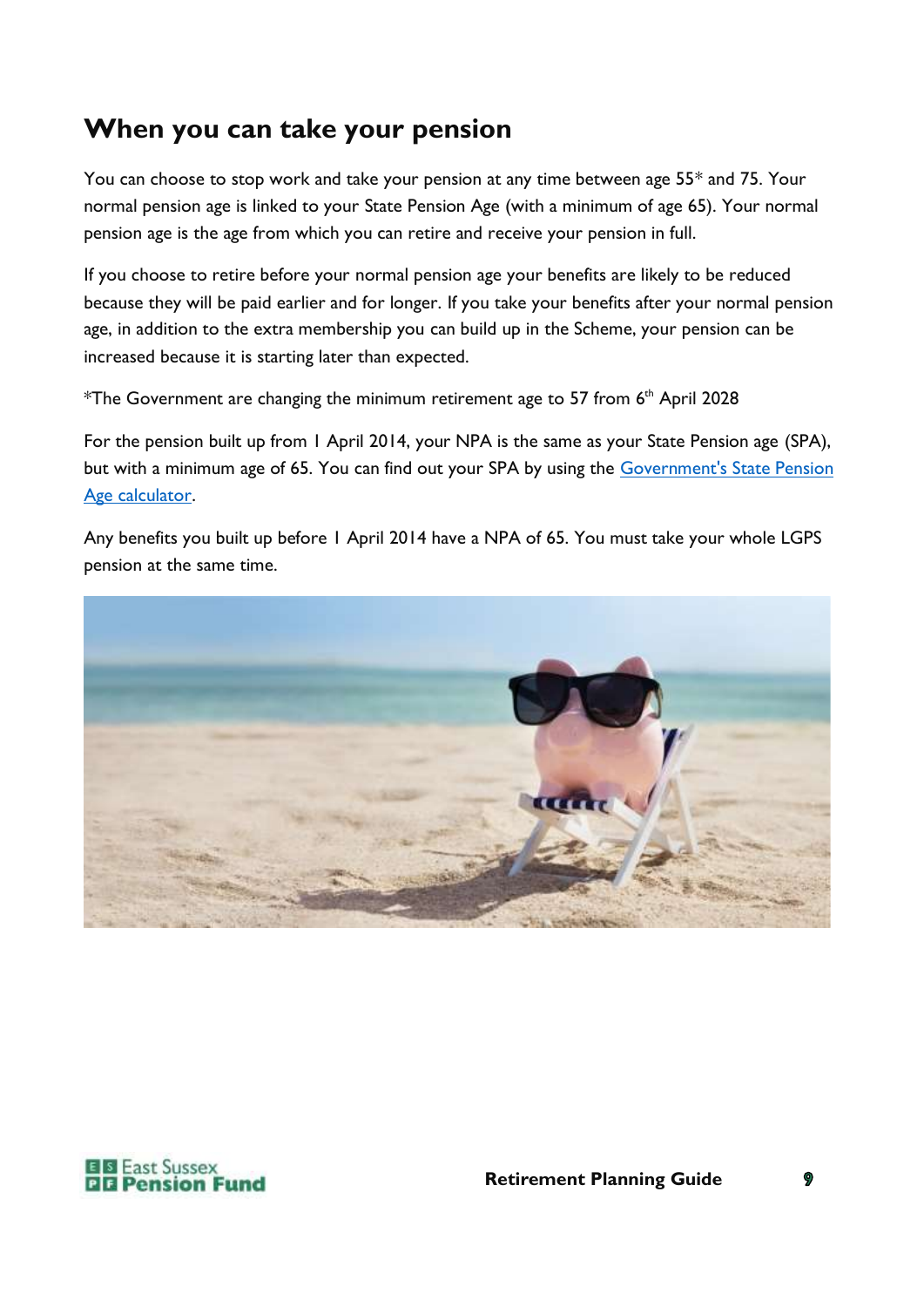#### **Taking your pension before your NPA**

There is no reduction if you take your pension at your NPA. If you take your pension early before your NPA, it will be reduced. The reduction is based on the number of years and months from the date you take your pension to your NPA.

#### **Early retirement reduction factors**

The Government sets the early retirement reduction factors. They can vary from time to time. The table below shows the reduction factors that are currently in force:

| <b>Pension reduction</b> | <b>Lump sum reduction</b><br>(for membership to<br>31 March 2008) |
|--------------------------|-------------------------------------------------------------------|
| $0\%$                    | 0%                                                                |
| 5.1%                     | 2.3%                                                              |
| 9.9%                     | 4.6%                                                              |
| 14.3%                    | 6.9%                                                              |
| 18.4%                    | 9.1%                                                              |
| 22.2%                    | 11.2%                                                             |
| 25.7%                    | 13.3%                                                             |
| 29.0%                    | 15.3%                                                             |
| 32.1%                    | 17.3%                                                             |
| 35.0%                    | 19.2%                                                             |
| 37.7%                    | 21.1%                                                             |
| 41.6%                    | n/a                                                               |
| 44.0%                    | n/a                                                               |
| 46.3%                    | n/a                                                               |
|                          |                                                                   |

#### **Table 1: Early retirement reduction factors**

If you were a member of the LGPS on 30 September 2006, some or all of your benefits paid early could be protected from the reduction under the '85-year rule'\*. You can read more about Taking [your LGPS pension](https://www.lgpsmember.org/your-pension/planning/taking-your-pension/) and the 85-year rule on the member website.

\*Your employer must agree to the 85-year rule being applied. This is a discretion. You can ask your employer about their policy on this.

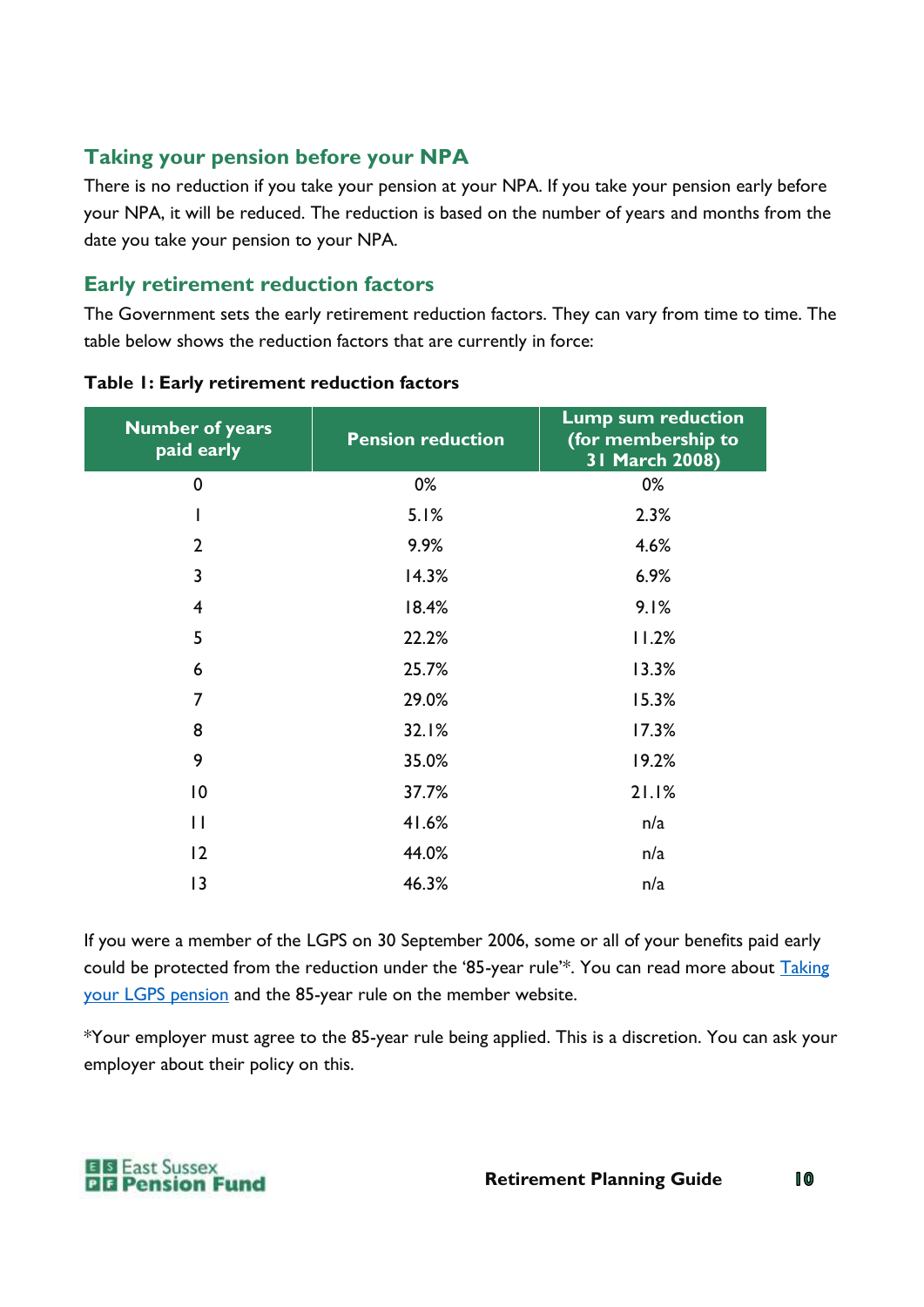#### **Taking your benefits after your NPA**

If you take your pension and lump sum (if applicable) after your Normal Pension Age, they will be increased. The increase is based on the number of days from your Normal Pension Age to the date you take your pension.

If you stay in work after your NPA, you will continue to pay into the L G P S and build up further benefits. You can opt out but you won't be able to take your benefits until you leave employment. At the point you stop working you have the choice to defer taking your pension and your benefits will be enhanced as described above.

Please note that all members must take their pension by age 75.

#### **Ill health**

If you have to leave work due to illness, you may be able to receive your LGPS pension. Your employer must be satisfied that you are permanently unable to do your job until your NPA **and** that you are not immediately capable of undertaking gainful employment. They must get a medical assessment from an independent occupational health physician before they make their decision.

What you are paid depends on which benefit tier you qualify for. Your employer decides on the appropriate tier. Further information [here.](https://www.lgpsmember.org/your-pension/planning/ill-health-retirement/#ill-health-retirement-and-paying-extra)

#### **Cost of living adjustment**

Your LGPS pension is adjusted in line with the cost of living every year throughout your retirement. If the cost of living goes up, so will your pension. Conversely it the cost of living reduces; your pension will reduce.

#### **Redundancy and business efficiency**

The LGPS benefits you have built up will be paid immediately without any early retirement reductions if:

- you are age 55 or over
- you have been a Scheme member for at least two years, and
- your employer makes you redundant or you are retired on the grounds of business efficiency.

#### **Flexible retirement**

From age 55, if you reduce your hours or move to a less senior position, and your employer agrees, you can take some or all of the pension benefits you have built up.

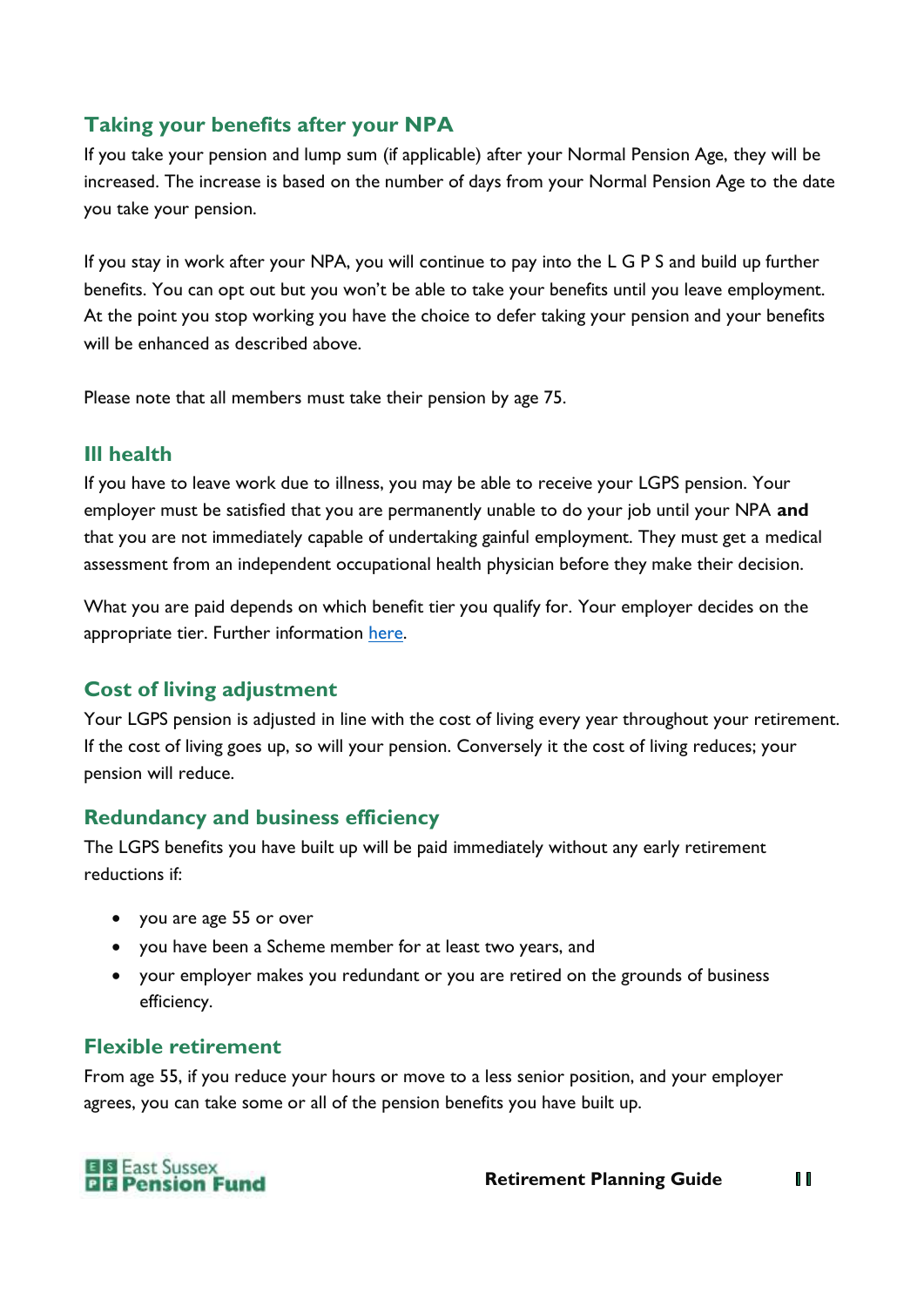You can draw your wages from your reduced hours or grade post and continue paying into the LGPS, building up further benefits in the Scheme.

Please note that East Sussex County Council do not offer flexible retirement currently.

#### **Pension age changes**

The Government has announced that the earliest age you can take your pension will increase from age 55 to 57 from 6 April 2028. This does not apply if you have to take your pension early due to ill health.

You could be protected from this increase if you joined the LGPS before 4 November 2021. You could also be protected if you transfer a previous pension into the LGPS and certain conditions are met. You will only be able to use this protection when you take your LGPS pension if the LGPS rules allow you to take your pension before age 57.

The Government has not yet confirmed if it will allow members who qualify for protection to take their LGPS benefits before age 57 from April 2028.

#### **Further information**

You can read more about [Taking your LGPS pension.](https://www.lgpsmember.org/your-pension/planning/taking-your-pension/) You can also watch the [Pensions made simple](https://www.lgpsmember.org/help-and-support/videos/)  [videos](https://www.lgpsmember.org/help-and-support/videos/) 'Life after work' and 'Protection for you and your family'.



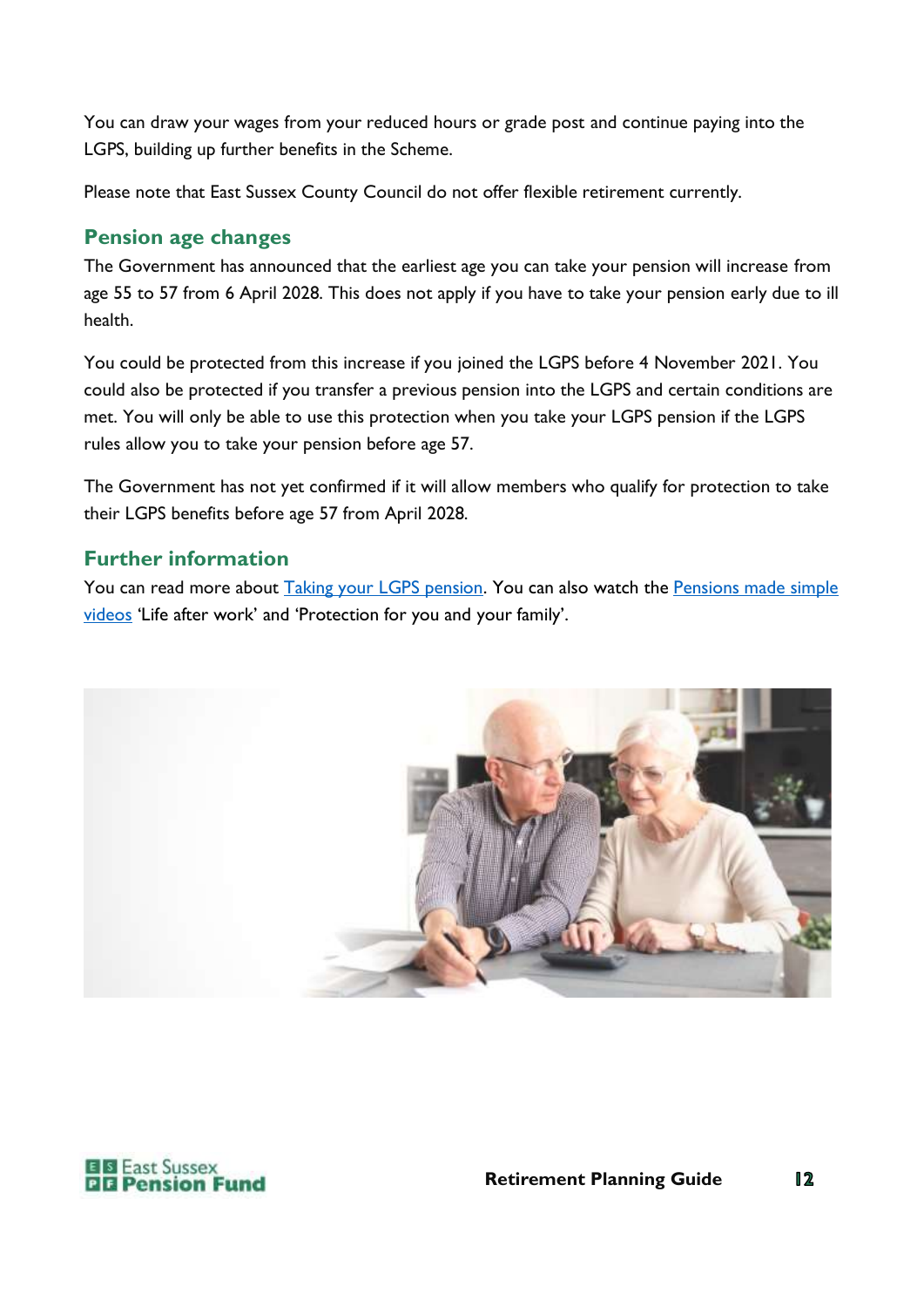## **Taking a tax-free lump sum when you retire**

When you take your pension, you can choose to swap some of it for a tax-free lump sum. For every  $E1$  of annual pension you give up you will receive  $E12$  of tax-free lump sum.

If you joined the LGPS before 1 April 2008 then you will automatically receive a tax-free lump sum when you retire (Lump sum = pension x 3). You will also have the option to exchange part of your pension to increase your lump sum further up to the maximum limits set by HMRC.



#### **Example 2: swapping pension for lump sum**

When this member retires, a standard annual pension of £11,300 and an automatic tax-free lump sum of £18,750 (payable from pre 1 April 2008 service) are payable. The member can take up to 25% of the capital value as a tax-free lump sum, which is £55,125. If they do, they will receive an extra £36,375 lump sum and their annual pension will reduce by £3,031 to £8,269.

Please note that benefit calculations are the same regardless of the sex of the recipient.

Taking a larger lump sum reduces **your** pension but does not reduce any survivor pension paid after you die to your spouse, civil partner, eligible cohabiting partner or child.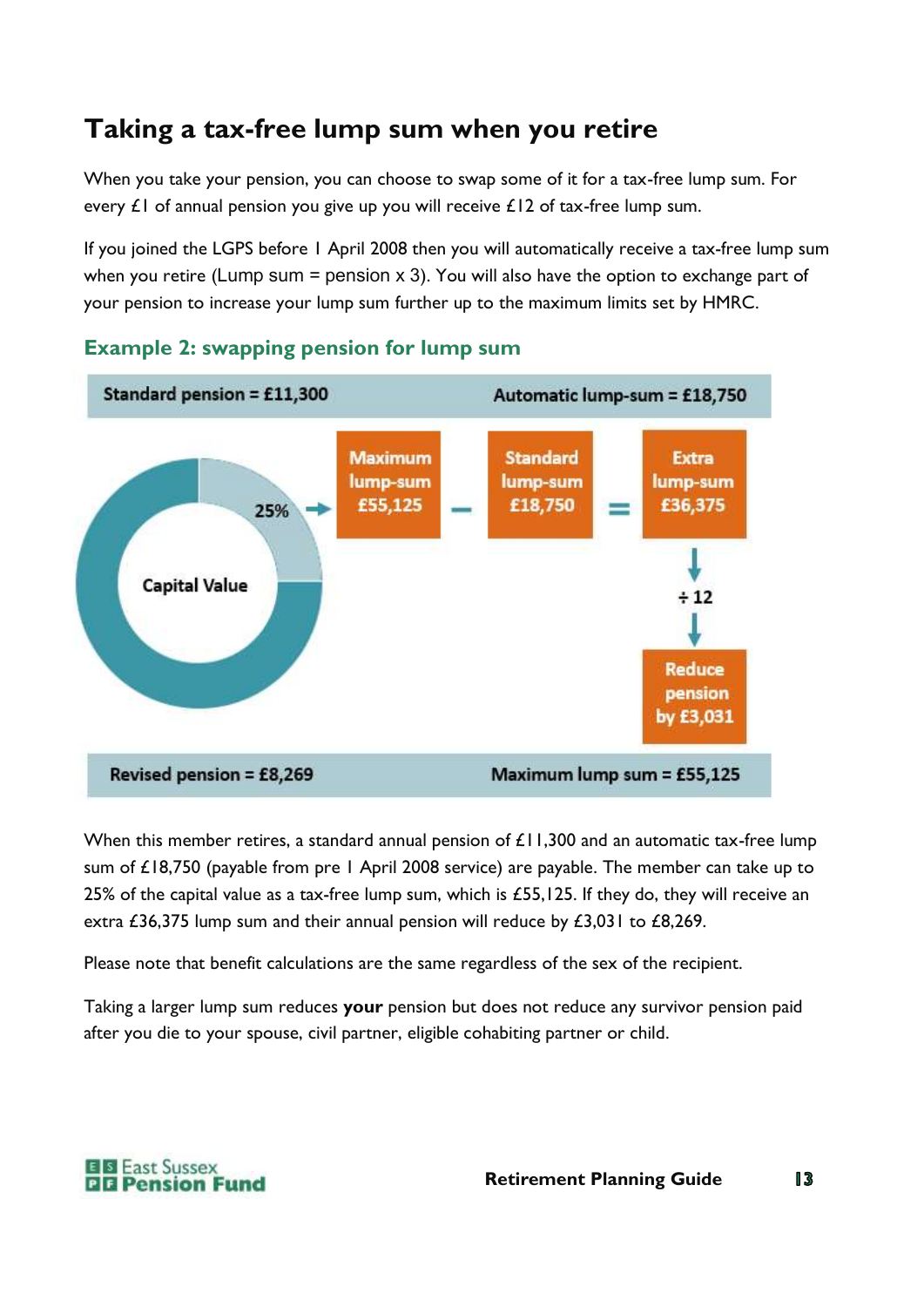It is very important that you think carefully about this option before you take your pension. It will not be possible to reverse your decision after your pension has been paid. Your pension and tax free cash sum options will be explained when your initial retirement benefits are provided to you. Please see [Taking your LGPS pension -](#page-19-0) the process for more details.

There is a limit on how much tax-free lump sum you can take. HM Revenue and Customs (HMRC) rules mean that most people can take up to 25% of the capital value of their pension benefits as a tax-free lump sum\*. The amount of tax-free lump sum you can take from the LGPS will be affected if you exceed the lifetime allowance (see lifetime allowance section for details).

\*This figure must also consider any additional voluntary contributions you have made (if applicable).

#### **Recycling**

If you use your tax-free lump sum to increase significantly the contributions you pay to a pension scheme, this is known as 'recycling'. This is a complex area and HMRC will only consider that recycling has occurred if all the relevant conditions are met. If HMRC considers that recycling has occurred, then you will have to pay extra tax.

You can find out more about [lump sum recycling f](http://www.gov.uk/hmrc-internal-manuals/pensions-tax-manual/ptm133800)rom HMRC. You may wish to seek independent financial advice if you think recycling might apply to you.

#### **Further information**

You can find out more information and [use a lump sum calculator](https://www.lgpsmember.org/help-and-support/tools-and-calculators/lump-sum-calculator/) on the [LGPS member website.](http://www.lgpsmember.org/)



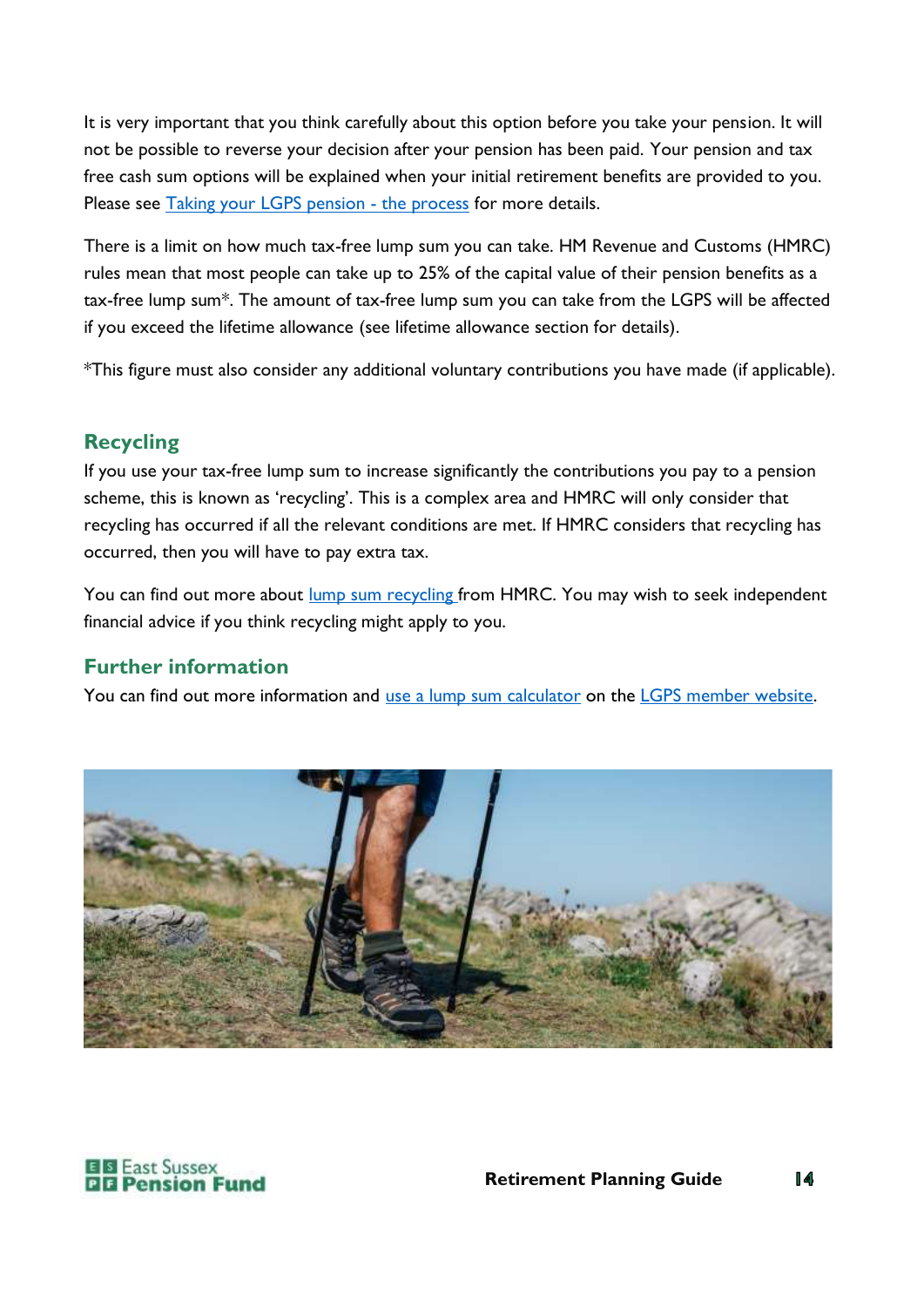## <span id="page-14-0"></span>**Increasing your pension**

The [budget planner](#page-31-0) at the end of this guide will help you work out what income you will need when you stop working. In this section, we look at ways you could increase that income.

You can pay extra contributions to increase your pension by paying:

- additional pension contributions (APCs)
- in-house additional voluntary contributions (AVCs)
- free-standing AVCs
- into a personal or stakeholder pension



#### **Additional pension contributions (APCs)**

If you are in the main section of the Scheme, you can pay extra contributions to buy up to  $£7,352$ of annual pension (figure for 2022/23 tax year). Any extra pension you buy is added to your LGPS pension. You can pay for this extra pension by regular contributions or via a lump sum.

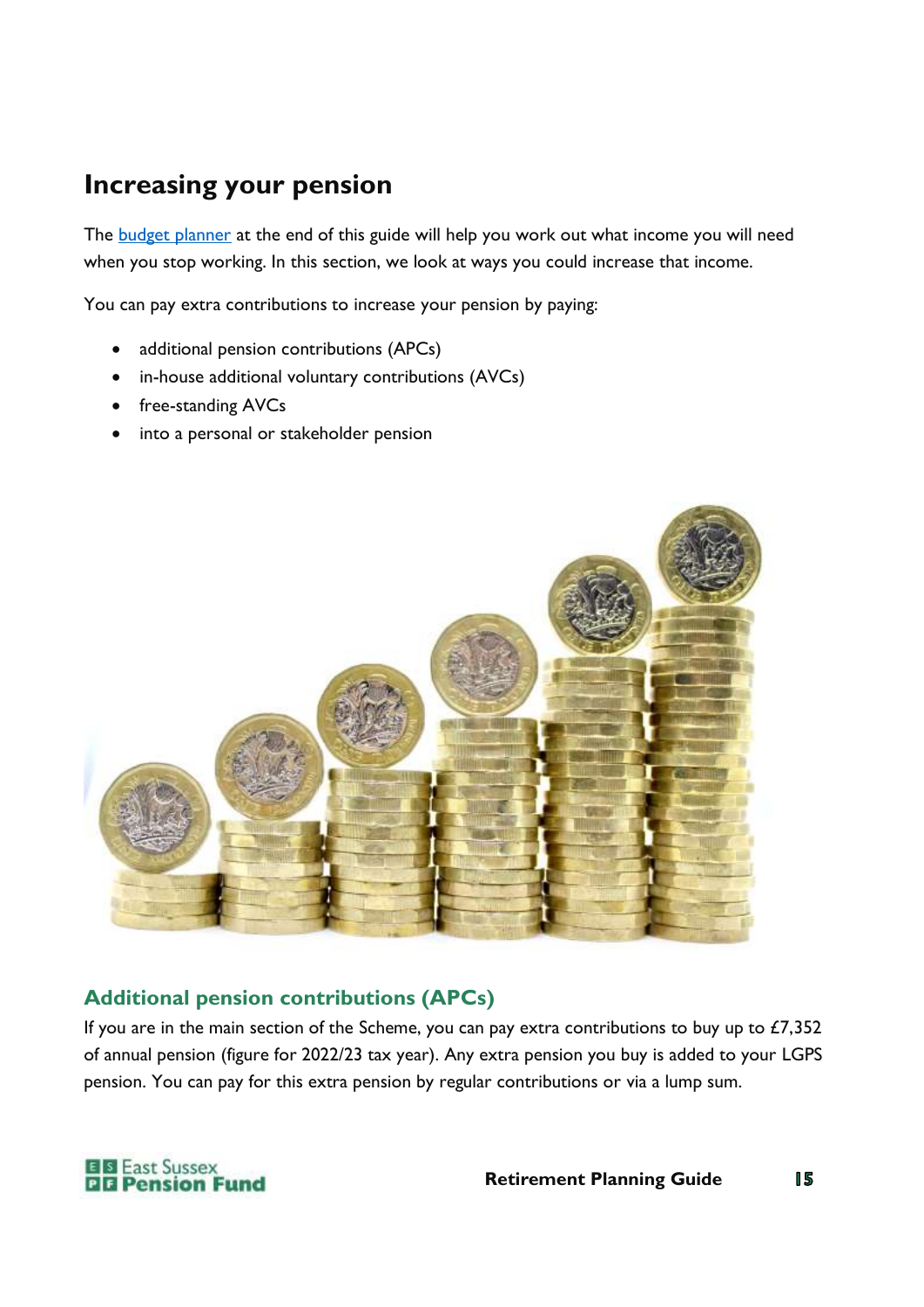#### **In-house additional voluntary contributions (AVCs)**

Additional voluntary contributions (AVCs) allow you to pay more to build up extra savings for your retirement. In-house AVCs are invested separately in funds managed by the Pension Fund's inhouse AVC provider, Prudential.

When you take your LGPS pension, you can use your AVC fund to buy a guaranteed income for life (an annuity) or buy a top-up LGPS pension. Subject to HMRC limits, you may be able to take up to 100% of your AVC fund as a tax-free lump sum. You can transfer your AVC fund to another pension scheme or arrangement at any time before you take your LGPS pension.

For more information, please view the [AVC guide for the East Sussex Pension Fund.](https://www.eastsussexpensionfund.org/media/uqjniy21/pru-avc-guide-for-the-espf-scheme.pdf)

#### **Freestanding additional voluntary contributions (FSAVCs)**

These are similar to in-house AVCs but they are not linked to the LGPS in any way. With FSAVCs, you choose a provider, usually an insurance company. You may want to consider their different charges, alternative investments and past performance.

#### **Personal or stakeholder pensions**

You can pay into a personal pension plan or stakeholder pension scheme at the same time as paying into the LGPS. You need to consider charges, alternative investments and past performance when you choose a provider.

#### **It is advisable to get independent financial advice before taking out any form of additional pension savings.**

#### **Further information**

You can find more information on [paying more to increase your pension](https://www.lgpsmember.org/your-pension/paying-in/paying-more/) on the LGPS member [website.](http://www.lgpsmember.org/) You can also watch the **Pensions made simple videos**, including 'Managing your pension'.

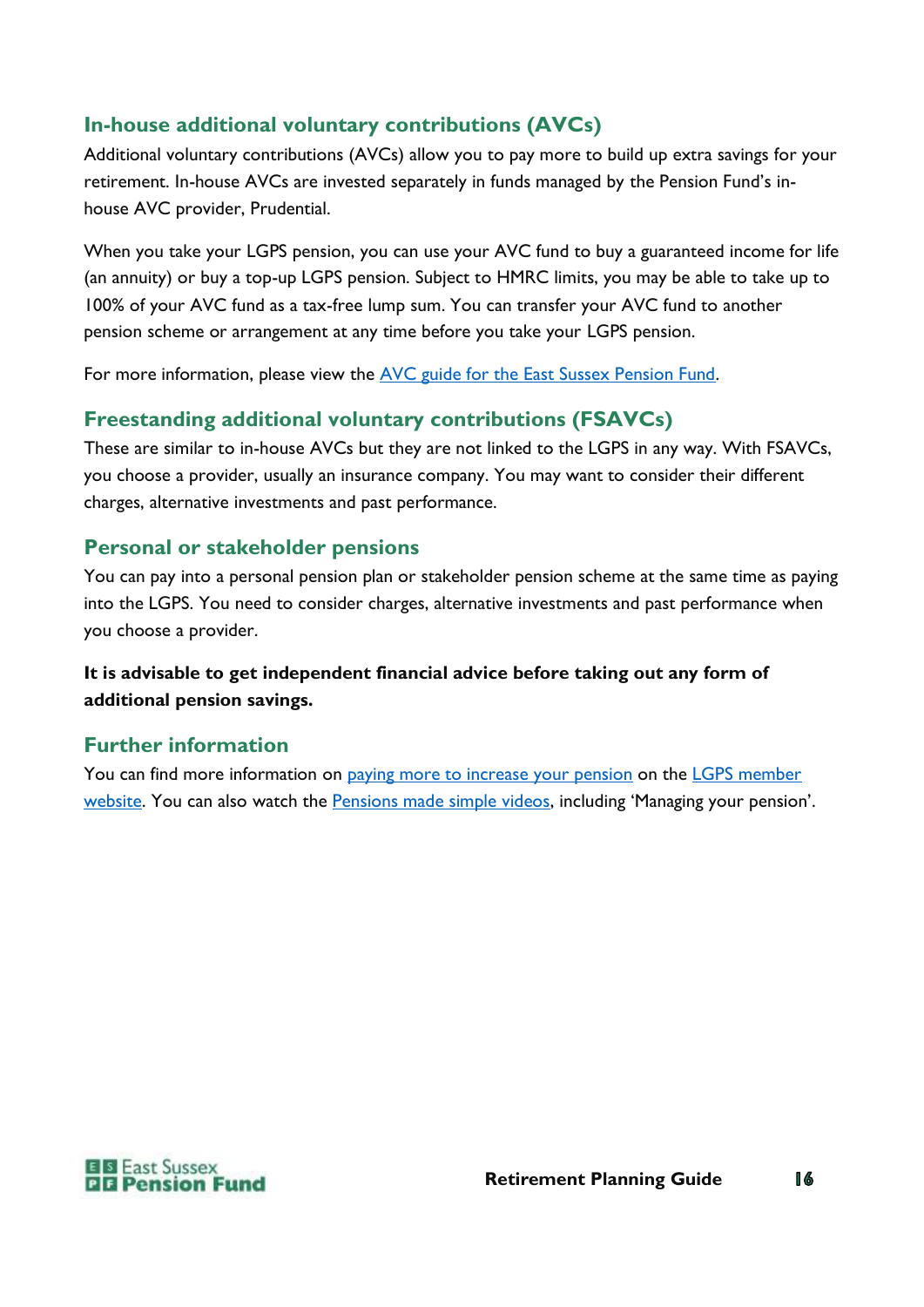## **Tax controls and your pension**

One of the benefits of pension saving with the LGPS is that you receive tax relief on the contributions you pay. HM Revenue and Customs (HMRC) restricts the amount of pension tax relief you can receive.

If you are thinking of paying extra, it is important that you are aware of the limits. There is no limit on the amount of contributions you can pay. You will only get tax relief on contributions up to 100% of your taxable earnings in a tax year.

The HMRC rules that limit your pension savings are the annual allowance and the lifetime allowance.

#### **Annual allowance**

The annual allowance is a limit on how much your pension benefits may increase in a year without you having to pay a tax charge.

In the LGPS, the amount of annual allowance used is the growth in the value of your pension benefits over the tax year.

For money purchase arrangements, such as AVC schemes, the annual allowance you use is the total contributions paid by you, and on your behalf, over the tax year.

East Sussex Pension Fund will inform you if your LGPS pension savings exceed the standard annual allowance by sending you a pension saving statement. The statement must be sent to you by 6 October following the end of the tax year.

**Important:** you may be paying into more than one pension scheme. It is your responsibility to check that your total pension savings across all schemes do not exceed the annual allowance limit.

#### **Lifetime allowance**

The lifetime allowance is a limit on the value of payouts from your pension schemes that you can get before you have to pay extra tax. Both lump sums and pensions count towards the lifetime allowance. The lifetime allowance for most people in tax year 2022/23 is £1,073,100. This level will remain unchanged until the 2025/26 tax year.

#### **Further information**

You can find more information on [the lifetime and annual allowances,](https://www.lgpsmember.org/your-pension/the-essentials/tax/) including tools to check your allowances, on the [LGPS member website.](http://www.lgpsmember.org/) You can also watch the [Pensions made simple videos,](https://www.lgpsmember.org/help-and-support/videos/) 'Your annual allowance' and 'Your lifetime allowance'.

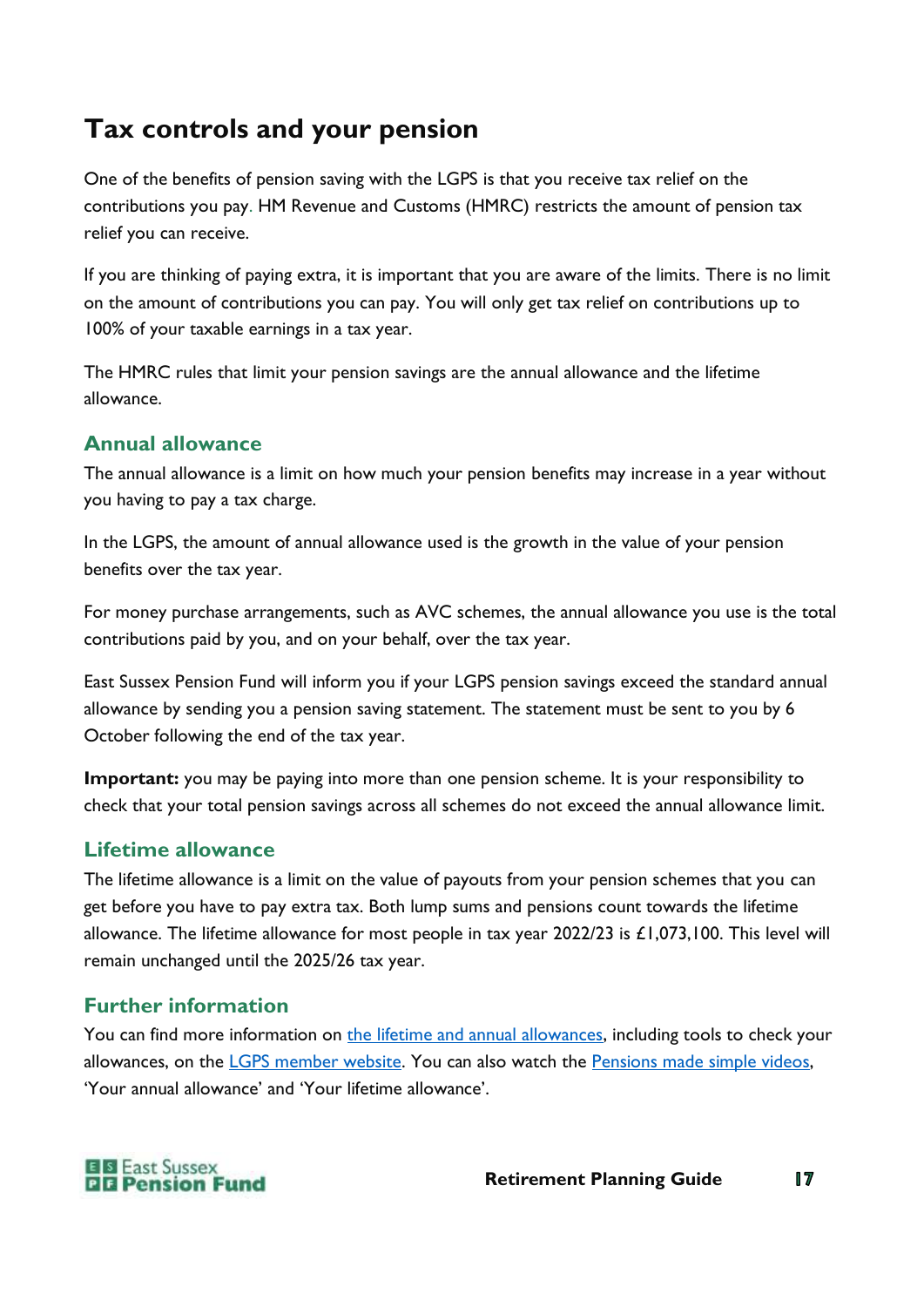## **After you have taken your pension**

#### **Returning to work**

You do not need to inform East Sussex Pension Fund if you start working after you have taken your pension.

However, if you are in receipt of a tier three ill health pension you must let your former employer know if you start any paid work as your pension could stop if you take up "gainful" employment. Gainful employment is defined in the scheme rules as any type of paid work, for at least 30 hours a week over a period of at least 12 months.

If you return to work, your tax code may change. HMRC can provide further details.

#### **You move abroad**

Your LGPS pension can generally be paid to an overseas bank account. If you are thinking of moving abroad, please contact call us on 0300 200 1022 or email pensions@eastsussex.gov.uk to ensure your pension payments continue.

#### **Your marital status changes**

You need to keep East Sussex Pension Fund informed of any change in your marital status by forwarding a copy of the original certificate. This ensures that in the event of your death we have up to date details.

You can obtain an expression of wish form which allows you to tell us who you'd like benefits paid to by [clicking here.](https://www.eastsussexpensionfund.org/media/3ebhwrgo/lgps-dg1-death-grant-expression-of-wish-form-accessible.docx)

If you have already completed an expression of wish and want to change beneficiaries the quickest way to do so is online via 'My Pension' – the self-service portal for members. Once logged in go to the 'nominations' section.

Log in or register here - [Member Self-Service Portal | East Sussex Pension Fund.](https://www.eastsussexpensionfund.org/help-support/my-pension-member-self-service-portal/)

Alternatively, you'll need to complete a new form. Please contact the helpdesk on 0300 200 1022 should you need any support.

#### **You change your postal address, bank account or email address**

If you move house, change bank account or your email address you must tell East Sussex Pension Fund. You can change your address online via '[My Pension](https://www.eastsussexpensionfund.org/help-support/my-pension-member-self-service-portal/)' or you can let us know by calling 0300 200 1022 or emailing [pensions@eastsussex.gov.uk.](mailto:pensions@eastsussex.gov.uk)

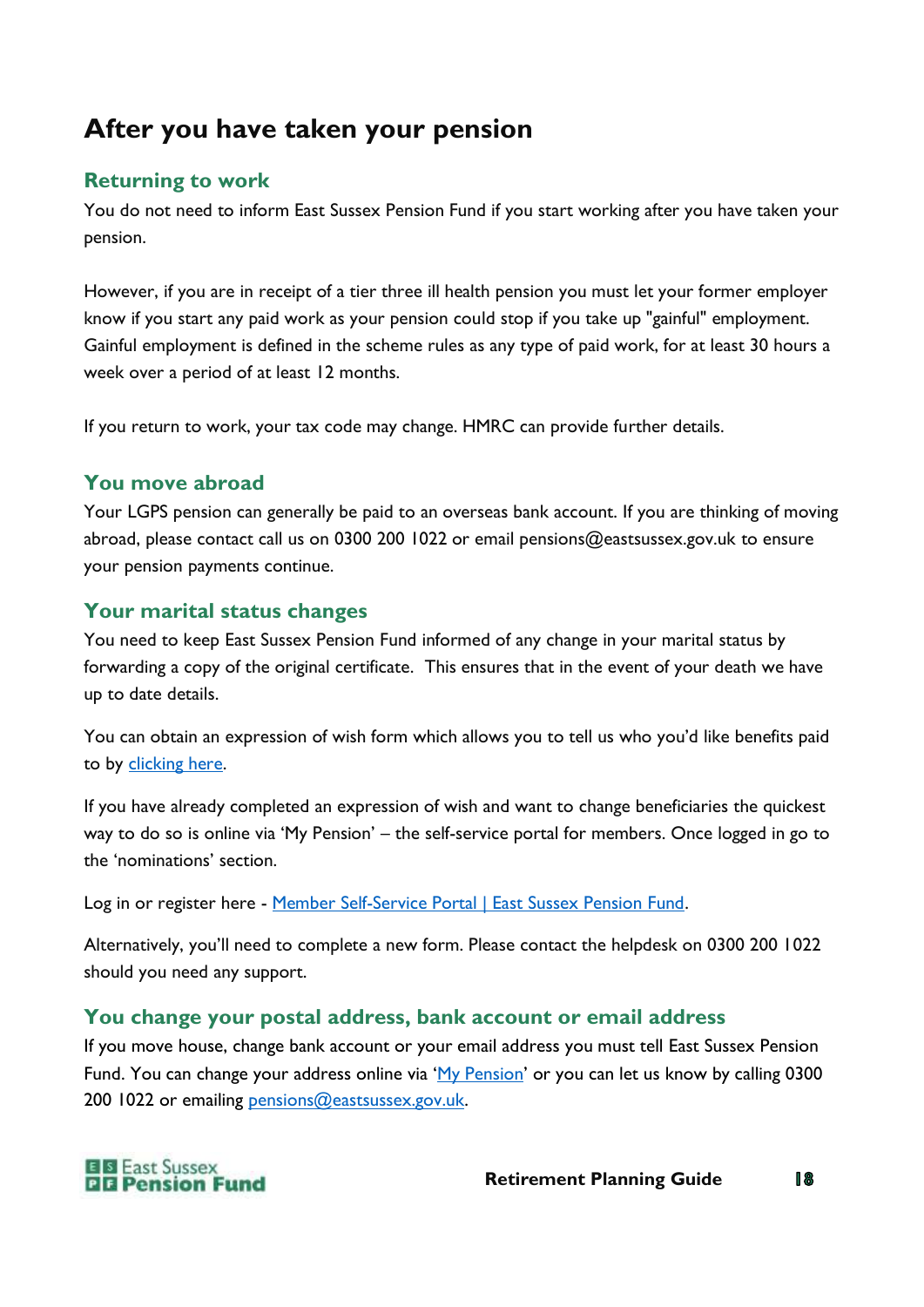#### **Death benefits**

Once you take your pension, it is paid to you for the rest of your life.

If you die after you have taken your pension, payment of your pension will stop. Your next-of-kin or person dealing with your estate should inform East Sussex Pension Fund of your death either [directly](https://www.eastsussexpensionfund.org/contact-us/) or via the [Gov.uk 'Tell us once' service](https://www.gov.uk/after-a-death/organisations-you-need-to-contact-and-tell-us-once) (this service allows reporting the estate to report a death to most government organisations in one go). They should do this as soon as possible so your pension is not overpaid.



If you die before age 75 and less than ten years' pension has been paid to you, a lump sum death grant may be paid. The amount payable would be:

- ten times your annual pension (adjusted if you exchanged pension for tax-free lump sum)
- less the amount of pension already paid to you.

A survivor pension will be paid to your spouse or civil partner after you die. A survivor pension may be paid to your cohabiting partner and/or children, subject to certain qualifying conditions.

#### **Further information**

You can find out more about [death benefits in the LGPS](https://www.lgpsmember.org/help-and-support/frequently-asked-questions/?faq-type=after-you-die) on the [LGPS member website.](http://www.lgpsmember.org/) You can also watch the [Pensions made simple videos](https://www.lgpsmember.org/help-and-support/videos/), including 'Protection for your family'.

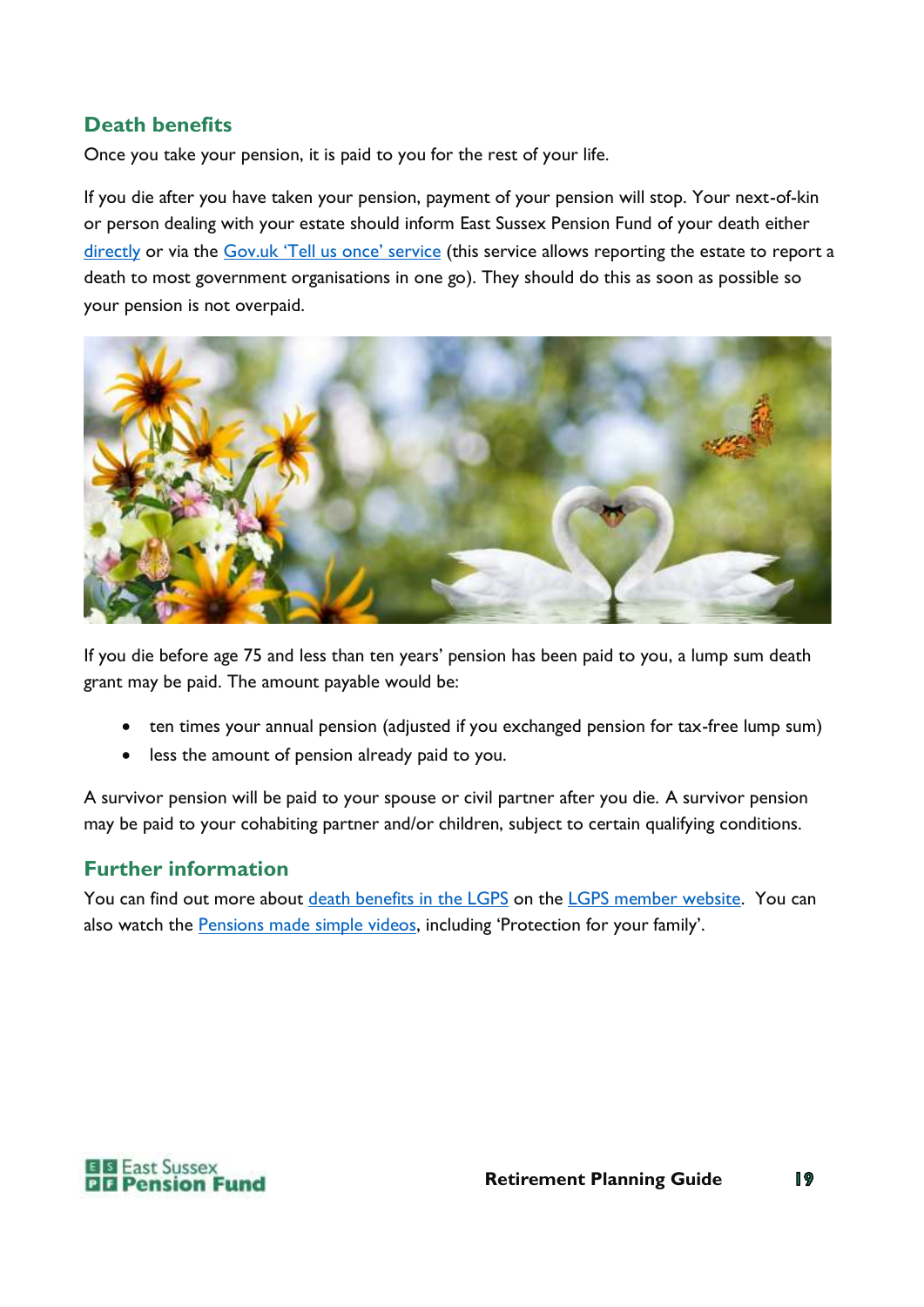## <span id="page-19-0"></span>**Taking your LGPS pension – the process**

In this section we look at:

- what you should think about when you are planning to take your LGPS pension, and
- what happens next when you have made a final decision to retire.

#### **Pre-retirement training**

East Sussex Pension Fund are happy to provide retirement training courses for employees. These should be requested via your employer who will need to liaise with the Fund's Employer [Engagement Team](mailto:employer.engagement@eastsussex.gov.uk) to organise.

Attending this type of session can give you:

- useful information about what you should consider before retirement
- the opportunity to have an expert answer your questions
- a forum to share your views and experiences with colleagues who are also approaching retirement.

#### **Notice period**

The process to pay your LGPS pension can be complex. We strongly suggest you give your employer more notice than the period set out in your contract of employment to make sure your pension is paid on time. Often HR and payroll departments have to support the process by providing employment data.

#### **Income and spending after retirement**

It is important that you think about your retirement income before you leave your job. Some costs will reduce after you stop working. Your travel costs may drop, you are likely to pay less tax and you will not pay national insurance. Other costs such as household bills may increase when you stop working.

Depending on your age when you stop working, you may be able to take your State Pension. You can find more information about the **State Pension** in Part two of this guide.

We have provided a basic **budget planner** at the end of this guide to help you.

#### **Pension Wise guidance**

Pension Wise is a Government service from MoneyHelper. It offers free, impartial guidance to members aged 50 and over on what you can do with your defined contribution savings, such as AVCs.

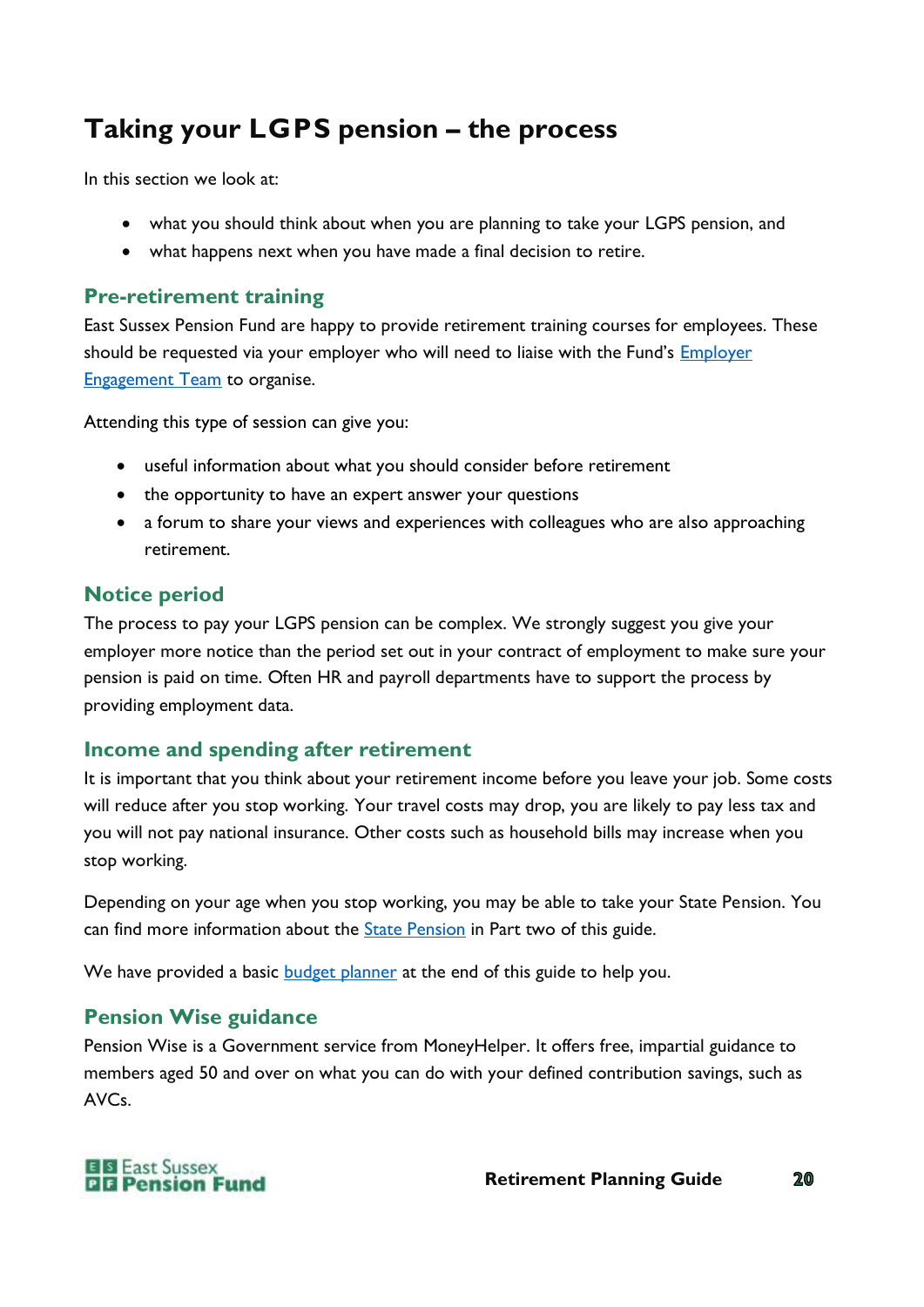You must either attend a guidance appointment with Pension Wise or opt out of attending one before you can start receiving your AVCs. We encourage you to attend the appointment as it may help you understand your AVC options. If you wish, we can book the appointment on your behalf.

We will give you more information when we contact you about taking your LGPS pension and AVC.

#### **Your LGPS pension**

Your annual benefit statement shows the LGPS benefits you have built up to 31 March each year and an estimate of the benefits you would receive if you remained in employment until your normal pension age (NPA).

It is important that you know how much your pension benefits will be on your chosen retirement date before you make a final decision. The figures in your statement may not tell you:

- the reduced benefits that would be paid if you retire early
- the benefits that would be paid if your pay or working hours have changed recently or will change before you take your pension

the effect of a pension sharing order (if part of your pension has been awarded to your former partner following a divorce or dissolution of a civil partnership)

- what your options are if you have an in-house AVC
- if you will be affected by HMRC limits on pension savings.

You can get an estimate of the LGPS benefits payable on a certain date by:

- Logging onto '[My Pension](https://mypension.eastsussex.gov.uk/)' the member self-service portal and choosing the Voluntary retirement' calculator\*.
- Contacting us by either calling 0300 200 1022 or emailing pensions@eastsussex.gov.uk

\*Please note that the online estimates do not take account of divorce debits, AVCs, annual allowance or lifetime allowance limits.

Your employer will need to request a pension estimate on your behalf if you:

- are considering flexible retirement and they allow this option
- may be dismissed due to redundancy or business efficiency over age 55
- may have to leave your job because of your ill health.

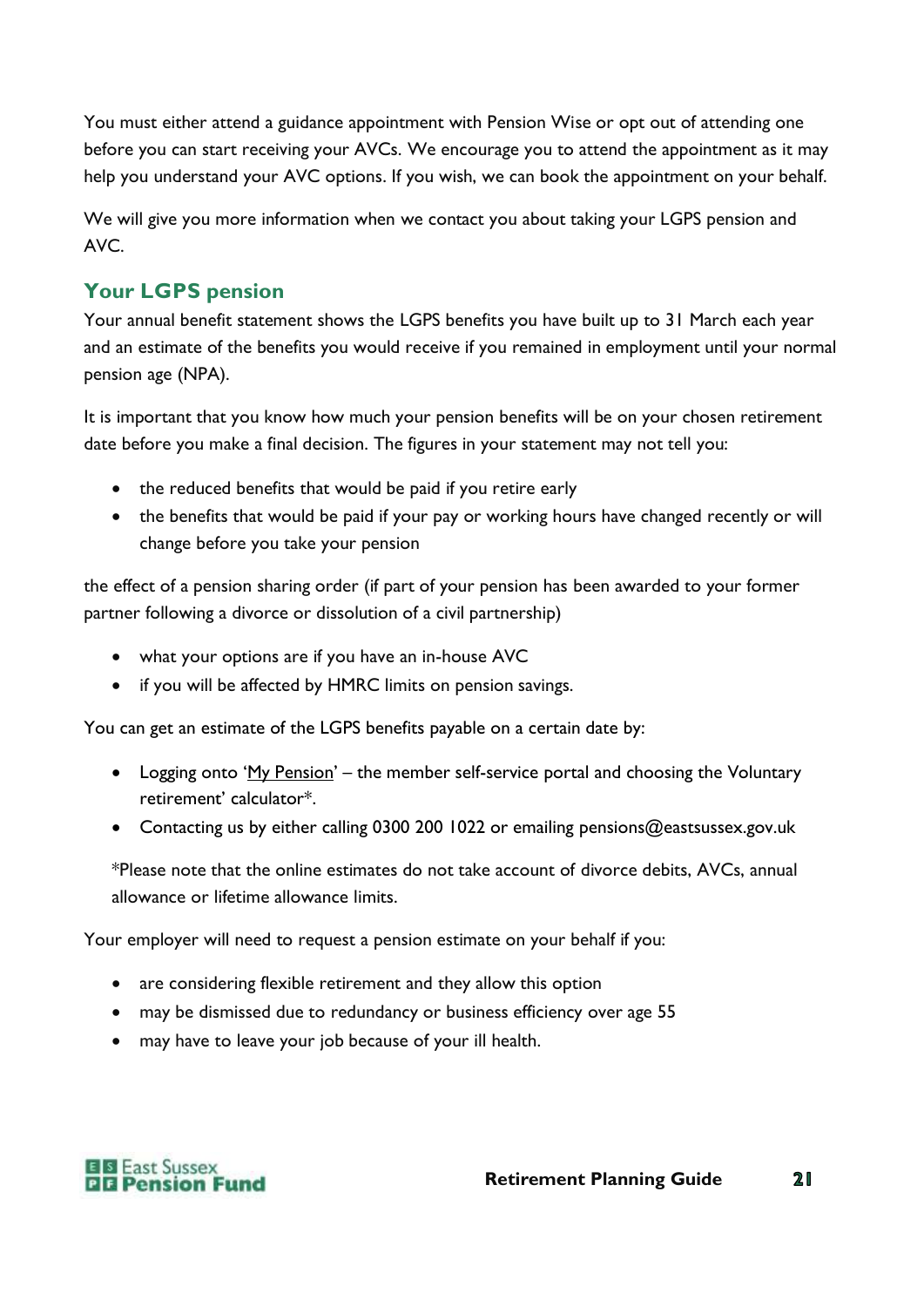

The summary below shows a basic outline of the process that will be followed once you have made a final decision to take your LGPS pension.

- **Step I** Talk to your employer and agree your retirement date
- **Step 2** Your employer gives East Sussex Pension Fund information about your pay, leaving date and reason for leaving
- **Step 3** East Sussex Pension Fund calculate(s) an estimate of your pension benefits. We send this to you with forms for you to confirm:
	- that you wish to take your pension (if applicable)

and, if you are taking your pension:

- your option to exchange pension for lump sum
- AVC payment options, if you have an in-house AVC, and confirmation that you have attended a Pension Wise guidance appointment or opted out of attending one.

You will also be asked for bank details and a copy of your birth certificate or passport

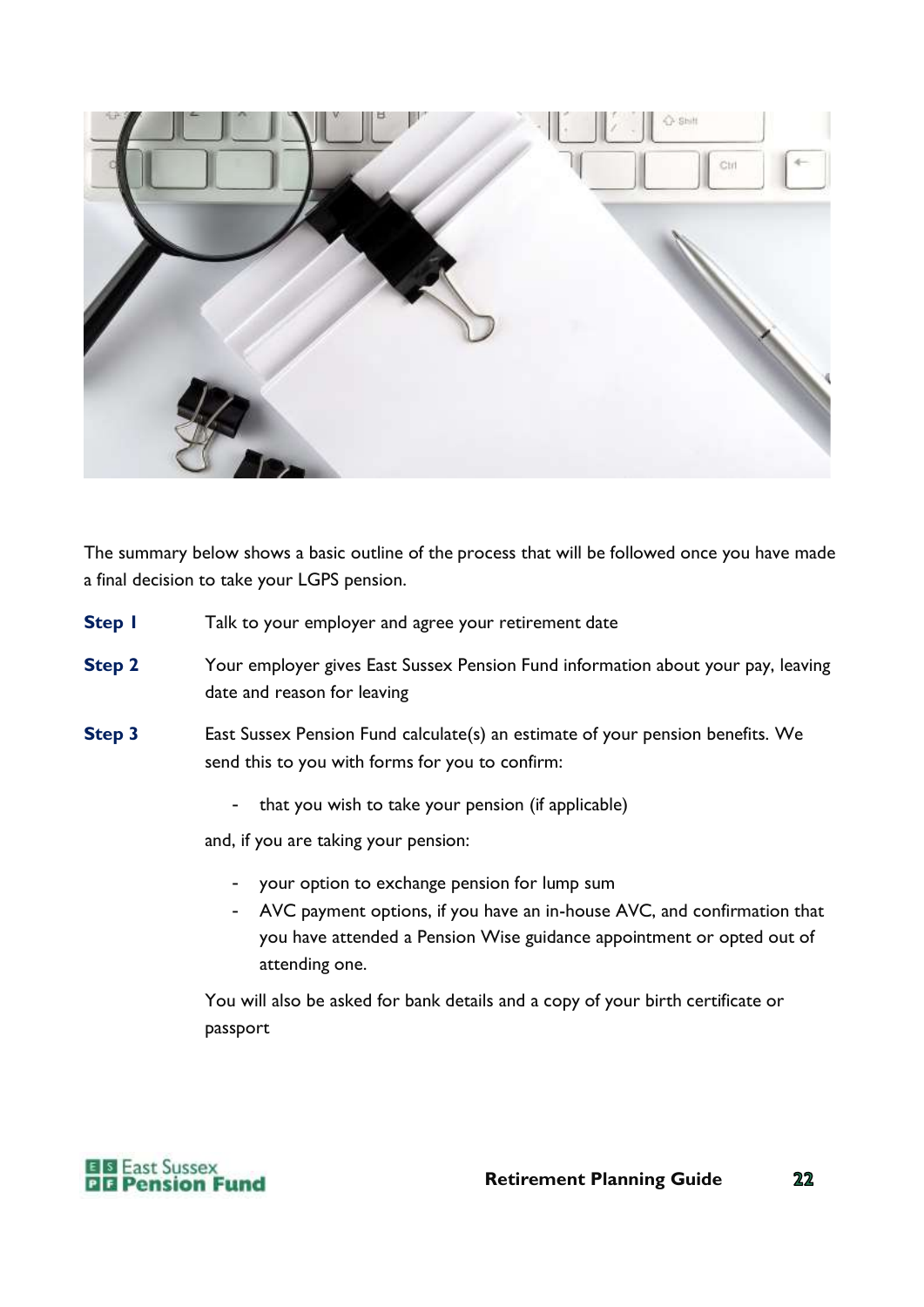**Step 4** You return the pension claim forms and any certificates that the Pension Fund have requested.

**Remember -** once you have made a decision on:

- whether to swap pension for lump sum and
- how you want your in-house AVC to be paid

these decisions are final and cannot be reversed later

**Step 5** East Sussex Pension Fund arranges payment of your pension and any tax-free lump sum after your retirement date.

#### **Additional Information**

We can only calculate your pension benefits (Step 3) after your employer has given us the information we need. Once we have that information, we aim to provide you with a pension calculation within 7 days.

Once we have received your completed forms, we aim to set up your pension within 10 days (Step 5). If you are taking a tax-free lump sum, we aim to pay this within 5 days of receiving the completed forms, or the day after your retirement, if later.

Please be aware that Steps 3 and 5 may take longer if you have an in-house AVC fund or you are affected by the annual or lifetime allowance. You should consider these timings when deciding how much notice to give.

We will pay your LGPS pension on the last working day of every month\*.

When your pension is first paid, either:

- A temporary tax code is applied. This assumes you have no tax-free allowance available and each payment will be taxed at basic, higher or additional rate tax depending on the payment amount. **or**
- Where we are given a P45 we apply the tax code provided on a month 1 basis. This works on a non-cumulative basis as though every month was the first month of the tax year. No account is taken of pay that an employee has already received in the tax year.

We will send details of your pension payments to HMRC who will provide us with a revised tax code, if needed. Any adjustments (if required) will be made when we have heard back from HMRC.

You can read more about tax in **Part two** of this guide.

\*In December, your pension will be paid on the last Friday before Christmas.

**E S** East Sussex **QQ** Pension Fund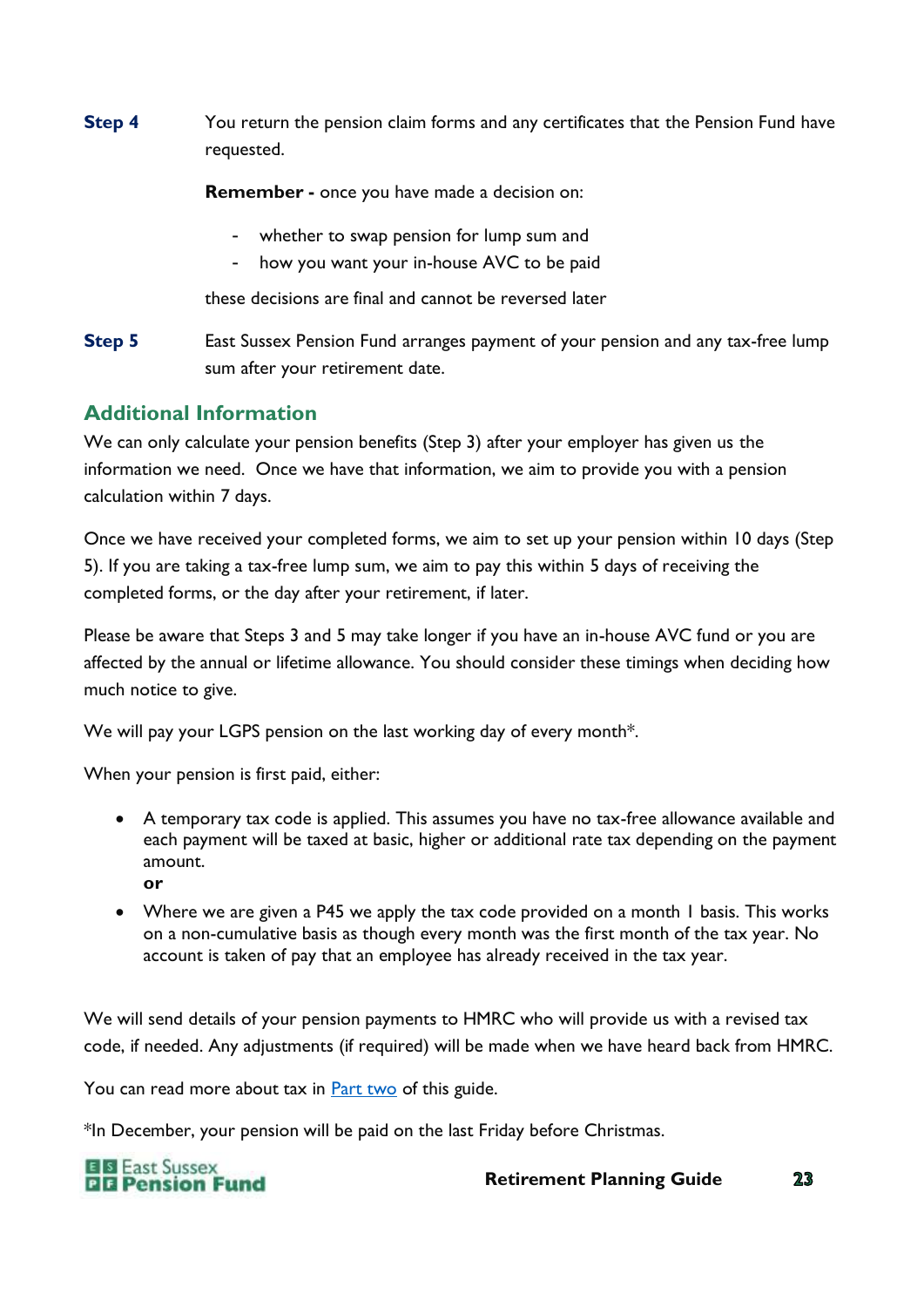#### **Getting further help**

The decisions you make when you take your pension will affect your income in later life. It is important that you make the right decisions. Many organisations provide support, guidance and information. You can find [contact information for support organisations](#page-29-0) in Part two of this guide.



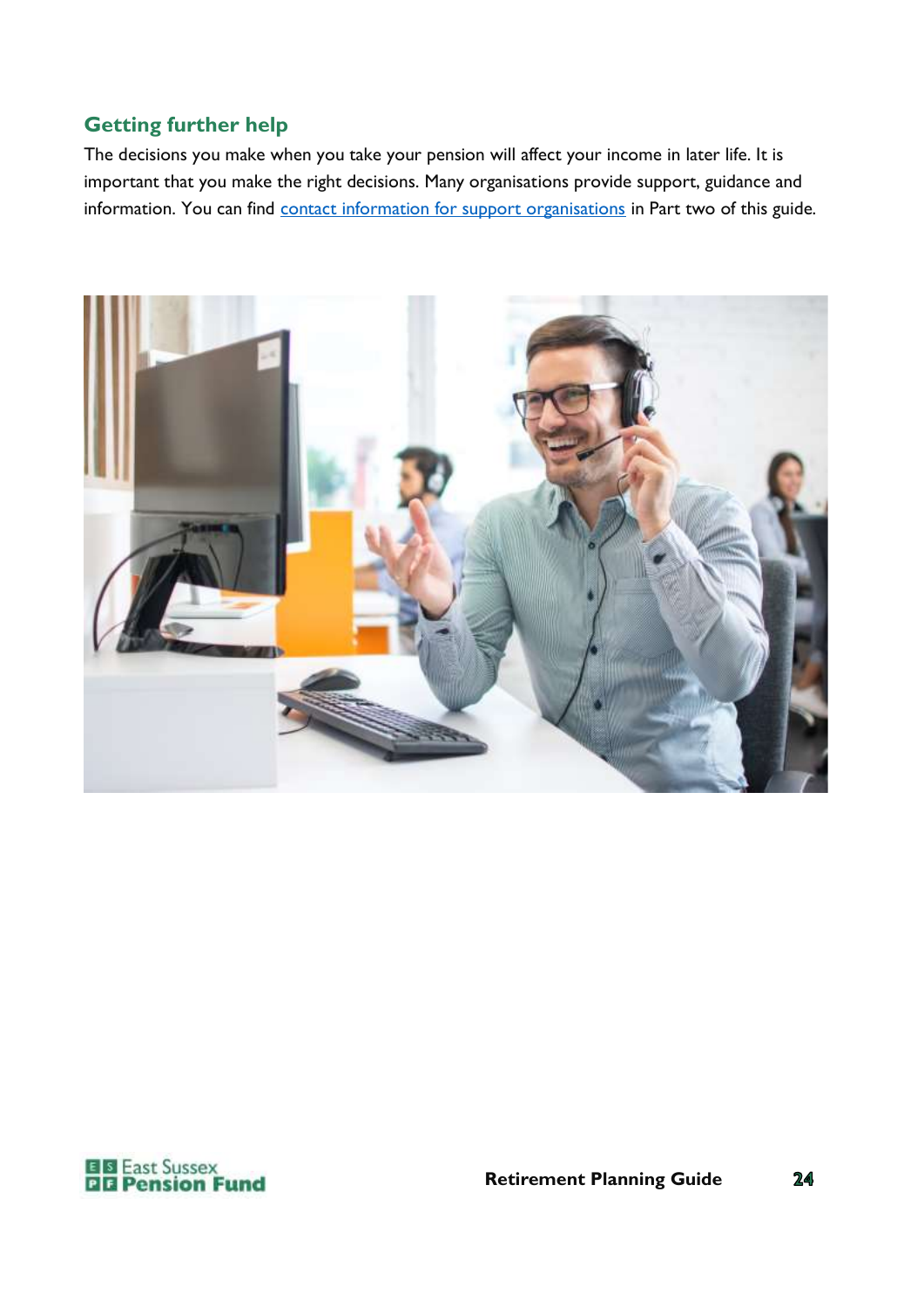## **Help if you have a query or complaint**

You should contact East Sussex Pension Fund by calling 0300 200 1022 or emailing pensions@eastsussex.gov.uk if you:

- are in any doubt about your LGPS pension
- have a question about your LGPS membership or benefits
- have experienced any problem related to the LGPS.

We will seek to address the issue you have raised as quickly and efficiently as possible by:

- providing you with missing information
- correcting any inaccuracy, and
- taking any action needed to put right the problem you have experienced.

If you are still dissatisfied with any decision made concerning the LGPS, you can take further action.

- You can ask for your complaint to be reviewed under the Scheme's Internal Disputes Resolution Procedure (IDRP). The IDRP is a formal review of the decision, act or omission that you are complaining about. To find out more about the IDRP and the time limits that apply, please [view the IDPR guide.](https://www.eastsussexpensionfund.org/media/fwtdmyir/idrp-dispute-procedure-guide.pdf)
- If you have a complaint about the administration or management of a pension scheme, you can contact the Pensions Ombudsman (TPO). You can find more information and submit an online complaint form on the [TPO website.](http://www.pensions-ombudsman.org.uk/)
- You can contact MoneyHelper who can assist with general queries about pensions. You can read more about the services they offer on the [MoneyHelper website.](https://www.moneyhelper.org.uk/en/pensions-and-retirement)

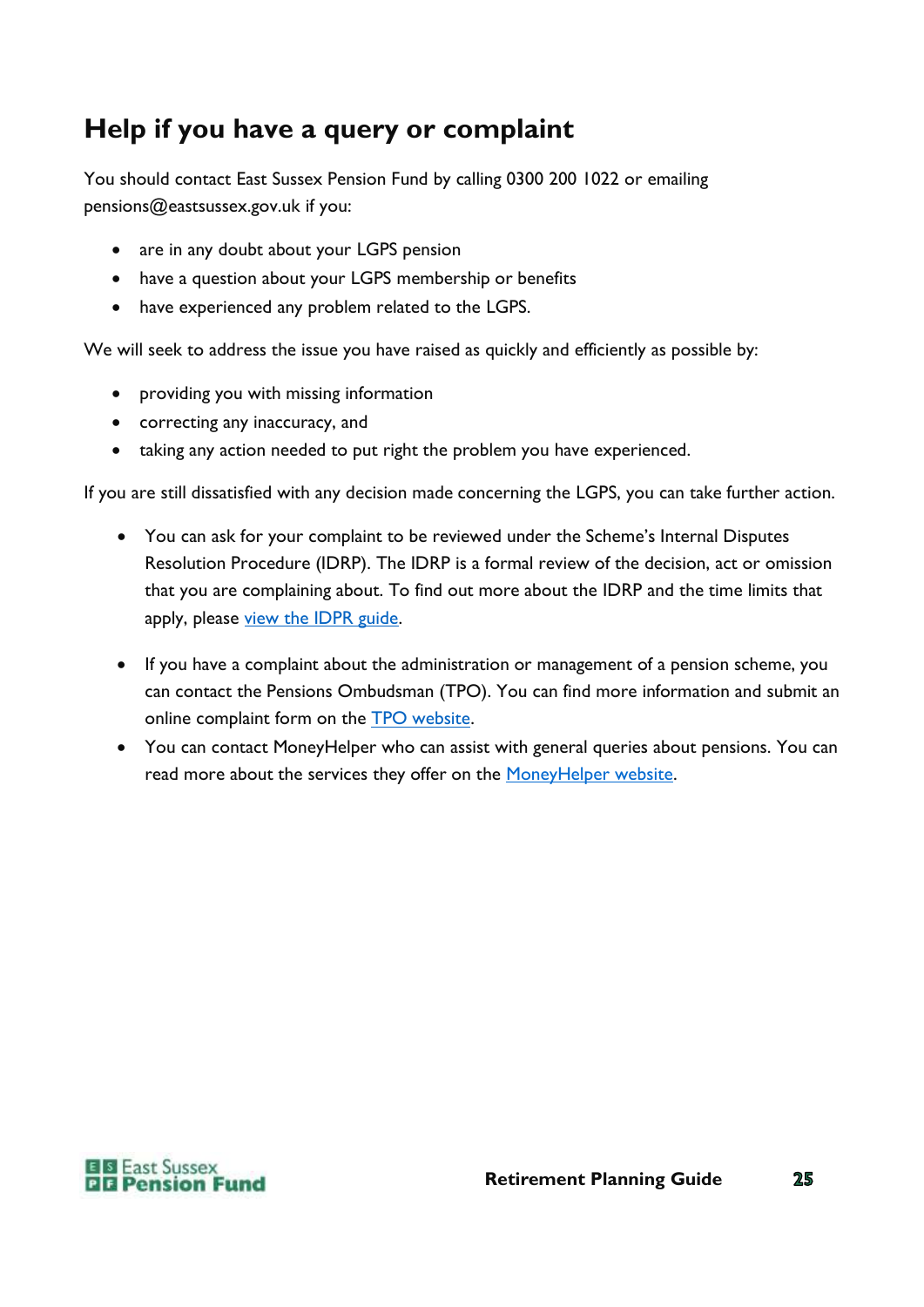## <span id="page-25-1"></span>**Part 2 – Other useful information**

## <span id="page-25-0"></span>**State Pension**

In addition to your LGPS benefits, you may also qualify for a state retirement pension paid by the Government. How much State pension you will receive is based on your [National Insurance record.](https://www.gov.uk/new-state-pension/your-national-insurance-record-and-your-state-pension)

Please visit the Government website for more information on receiving [your State Pension](http://www.gov.uk/new-state-pension/) and how to claim it. You can also [request a State Pension forecast](http://www.gov.uk/check-state-pension) online.

## **Tax and your pension**



The Personal Allowance is the amount of income you can earn before paying tax. The standard Personal Allowance for 2022/23 is £12,570.

If your total taxable income is more than your Personal Allowance, then you will pay tax. National insurance contributions will not be deducted from your Local Government Pension payments.

Each year your employer or your pension scheme (if you have a pension in payment) will give you a P60. Your P60 shows what you have been paid, and how much tax has been deducted. It is important that you keep your P60 in a safe place.

For more information on income tax, contact HM Revenue and Customs by calling 0300 200 3300 or [visit their website](http://www.hmrc.gov.uk/incometax) (please ensure you have your National Insurance Number details):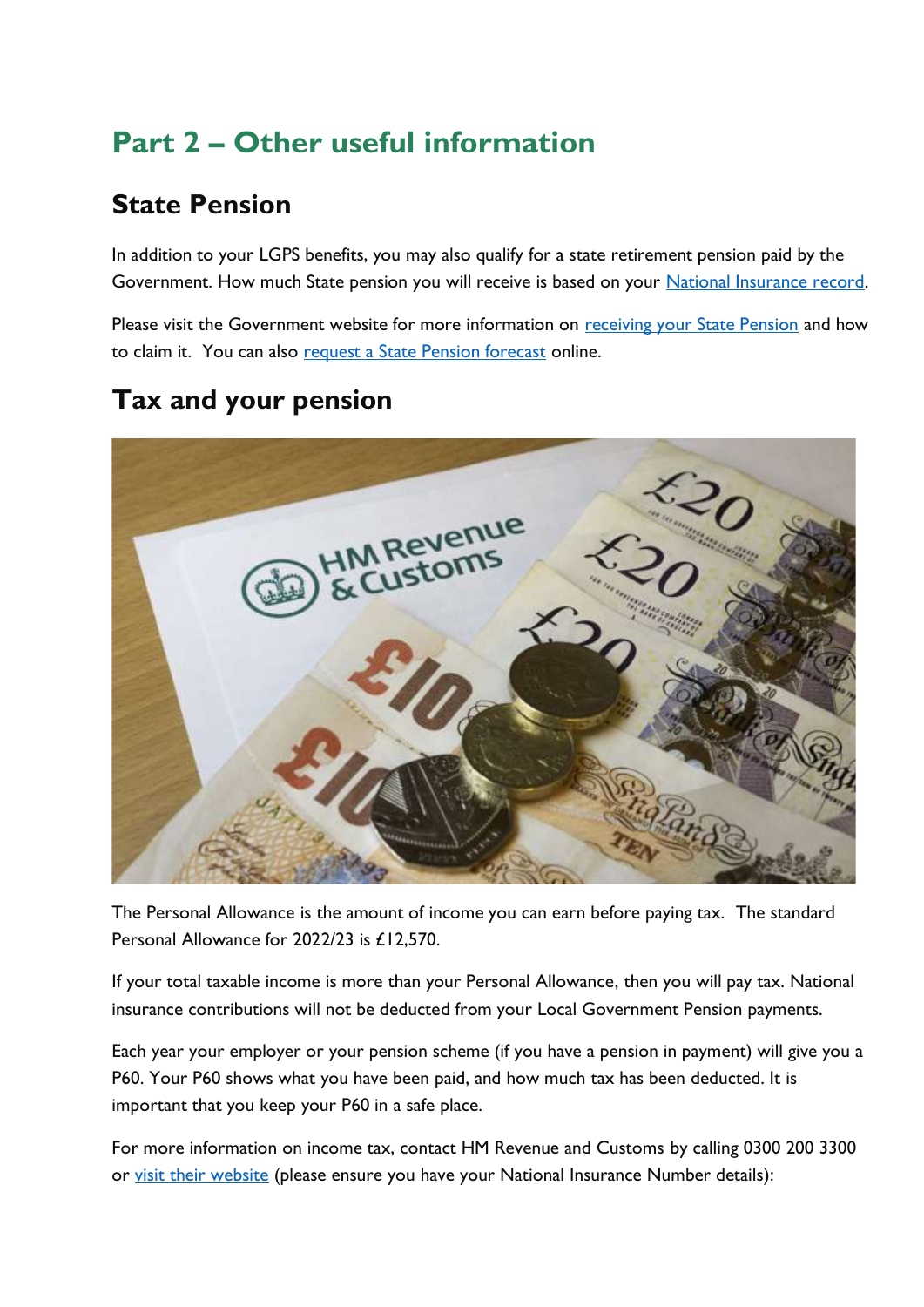## **Tracing previous pension rights**

There is currently an estimated £400 million in unclaimed pension savings. People have saved this money for their retirement.



To plan for your retirement, you need to know how much income you will get. This includes income from workplace or personal pension plans and the State Pension.

If you have lost track of a pension, there is a Government service you can use to find contact details for:

- your own workplace or personal pension scheme
- someone else's scheme if you have their permission.

You can access the service through the [Pension Tracing Service website.](http://www.gov.uk/find-pension-contact-details)

**Remember to keep your pension providers up to date with any change in your home address.**

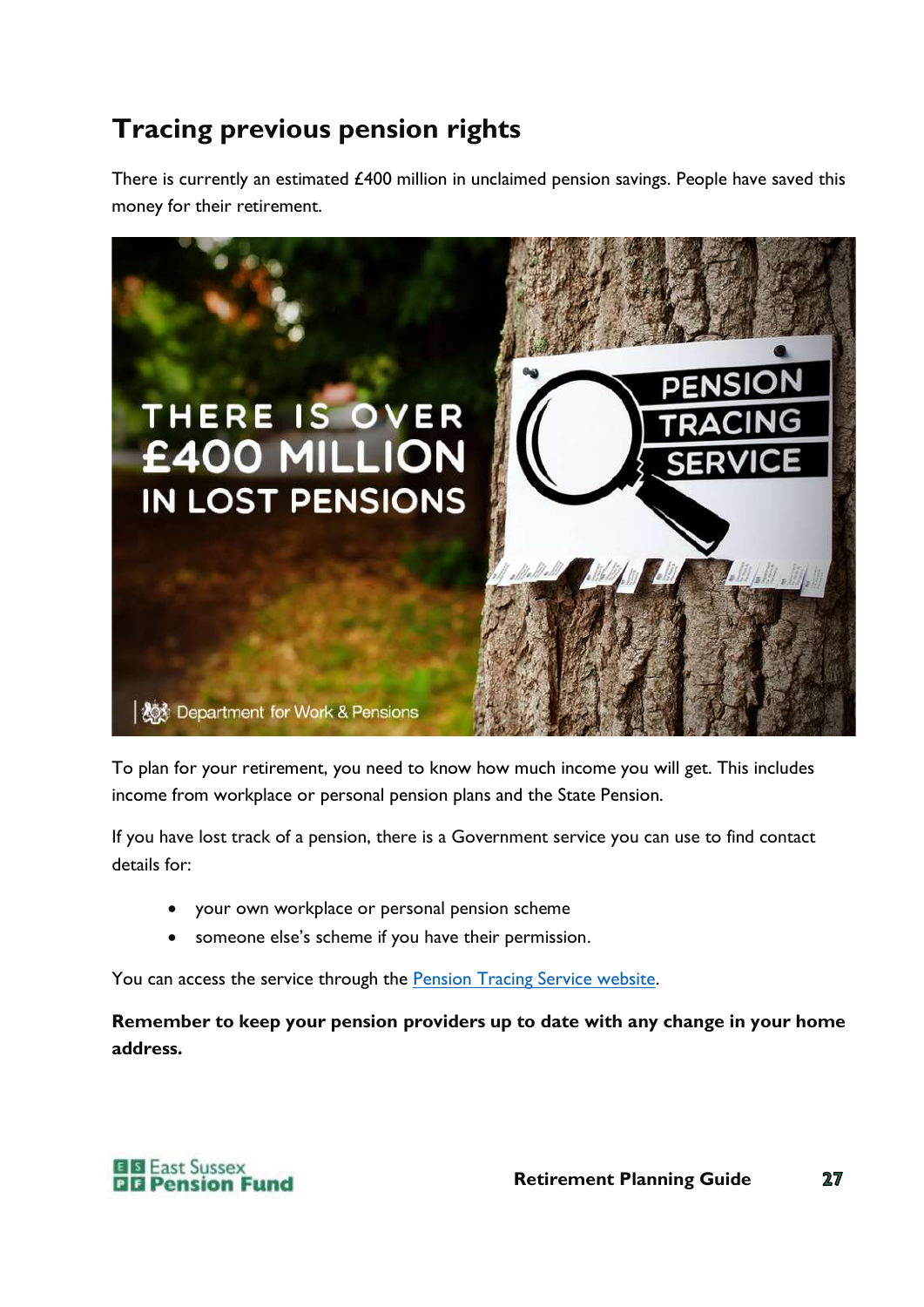## **Pension scams**

You have worked hard to build your LGPS pension. Scammers may try to get their hands on your pension savings.



Anyone can be the victim of a pension scam, no matter how well informed they think they are. It is important that you can spot the warning signs.

Source: [www.thepensionregulator.gov.uk/pension-scams](http://www.thepensionregulator.gov.uk/pension-scams)

Scams are hard to spot and are often disguised with credible websites, testimonials and materials which make them look like the real thing.

To help you spot the signs and protect yourself from a scam, the Financial Conduct Authority (FC A) and The Pensions Regulator suggest following four simple steps:

#### **Step 1 - Reject unexpected offers**

If you're contacted out of the blue about a pension opportunity, chances are it's a scam. Pension cold calling is illegal and you should be very wary. An offer of a free pension review from a firm you've not dealt with before is probably a scam.

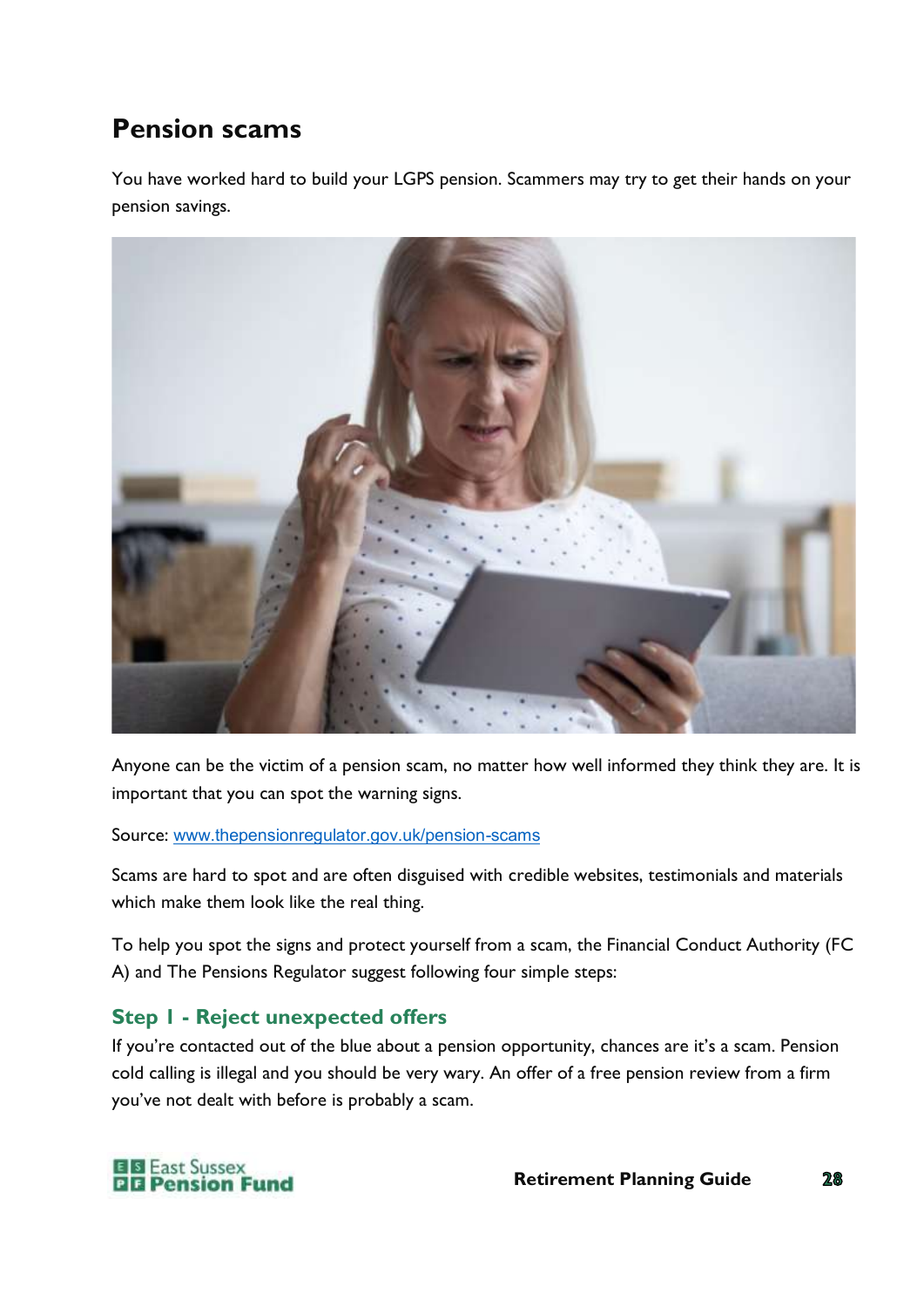#### **Step 2 - Check who you're dealing with**

Search [ScamSmart](https://www.fca.org.uk/scamsmart) and check the FCA's register to make sure anyone offering you advice is authorised. If they are, check they're permitted to give pension advice by calling the FCA Consumer Helpline on 0800 111 6768.

If you don't use an FCA-authorised firm, you risk not having access to compensation schemes.

#### **Step 3 - Don't be rushed or pressured**

Take your time to make all the checks you need – even if this means turning down what seems to be an 'amazing deal'.

#### **Step 4 - Get impartial information or advice**

You should seriously consider seeking financial advice before changing your pension arrangements. In some cases, for example where you are wanting to transfer more than  $£30,000$  from a defined benefit scheme (such as the LGPS), you must obtain this advice.

Consider using [MoneyHelper](https://www.moneyhelper.org.uk/) which provides free independent and impartial information and guidance.

#### **If you suspect a scam, report it.**

You can report an unauthorised firm or scam to the FCA using the online [reporting form](https://www.fca.org.uk/consumers/report-scam-unauthorised-firm) or on 0800 111 6768.

If you suspect a scam, report it to Action Fraud on 0300 123 2040 or at [www.actionfraud.police.uk/.](https://www.actionfraud.police.uk/)

**Be ScamSmart with your pension. To find out more, visit [www.fca.org.uk/scamsmart](http://www.fca.org.uk/scamsmart)**

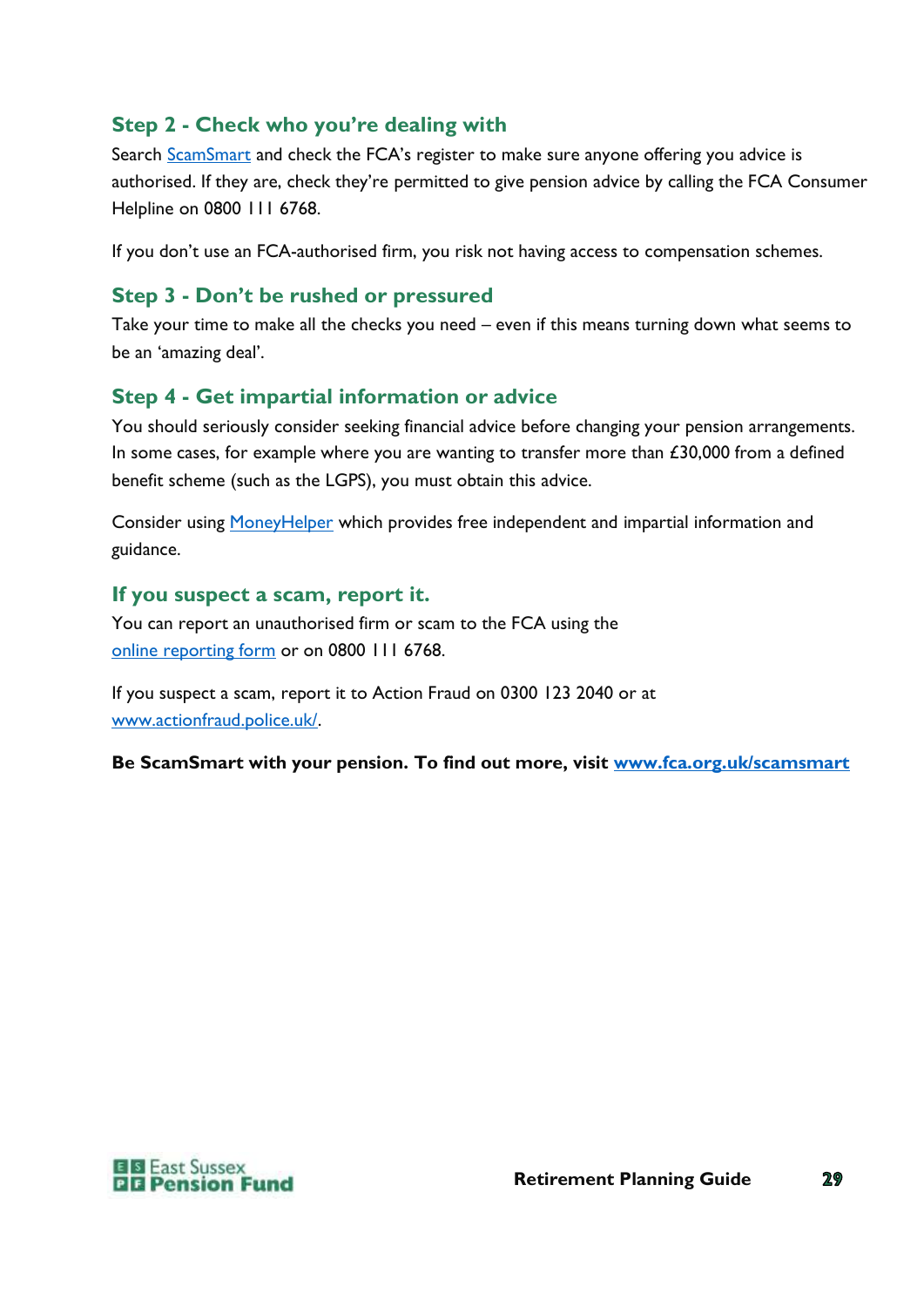<span id="page-29-0"></span>**Where to go for support**



Pension Wise is a free, impartial service offered by the Government to provide guidance, once you reach age 50, to help you understand your defined contribution pension options. Find out more on the [Pension wise website](http://www.pensionwise.gov.uk/) or by calling **0800 138 3944**.

## **MoneyHelper**

**[MoneyHelper](https://www.moneyhelper.org.uk/)** offers impartial money and pensions guidance that is backed by the UK government and free to use. MoneyHelper has brought together the support and services of three government-backed financial guidance providers: the Money Advice Service, the Pensions Advisory Service and Pension Wise.



**[Which?](http://www.which.co.uk/money/pensions-and-retirement)** is the largest independent consumer body in the UK. They provide unbiased advice and publish guides for consumers, including on pension issues.



**[The Financial Conduct Authority \(FCA\)](http://www.fca.org.uk/)** is the regulatory body for independent financial advisers. The FCA can assist you with spotting the signs of investment and pension scams.

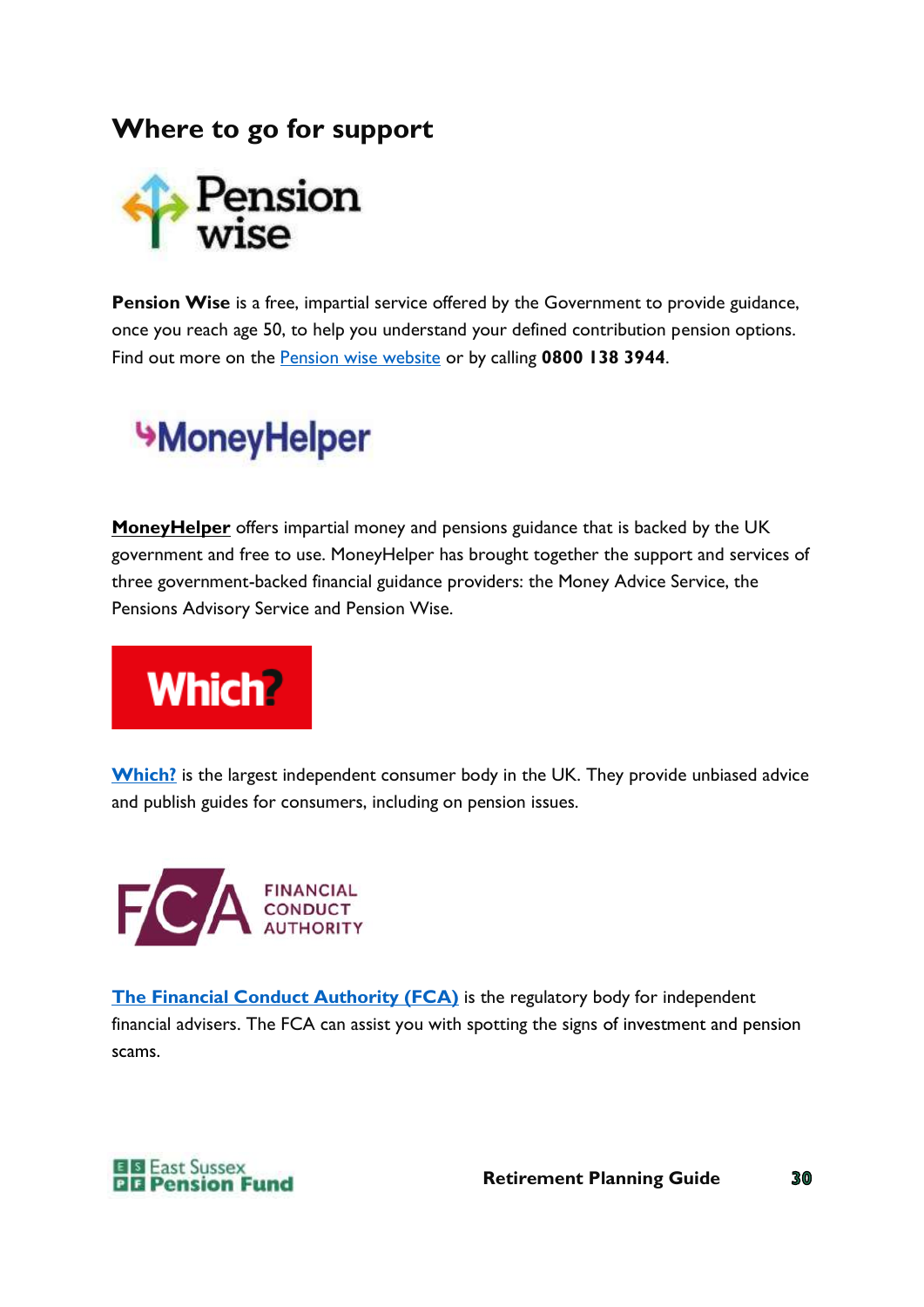

**[Citizens Advice](http://www.citizensadvice.org.uk/)** is a network of 316 independent charities throughout the United Kingdom that give free, confidential information and advice to assist people with money, legal, consumer and other problems.



[Age UK](http://www.ageuk.org.uk/) provides information and advice on money and legal matters, health and wellbeing, care and support and lots more.



**Independent Age** is an older people's charity based in the UK. They provide a variety of information such as assistance with council tax, pension credit, attendance allowance and lots more. You can view all their support on the **Independent Age website** or you can telephone them on 0800 3196789.

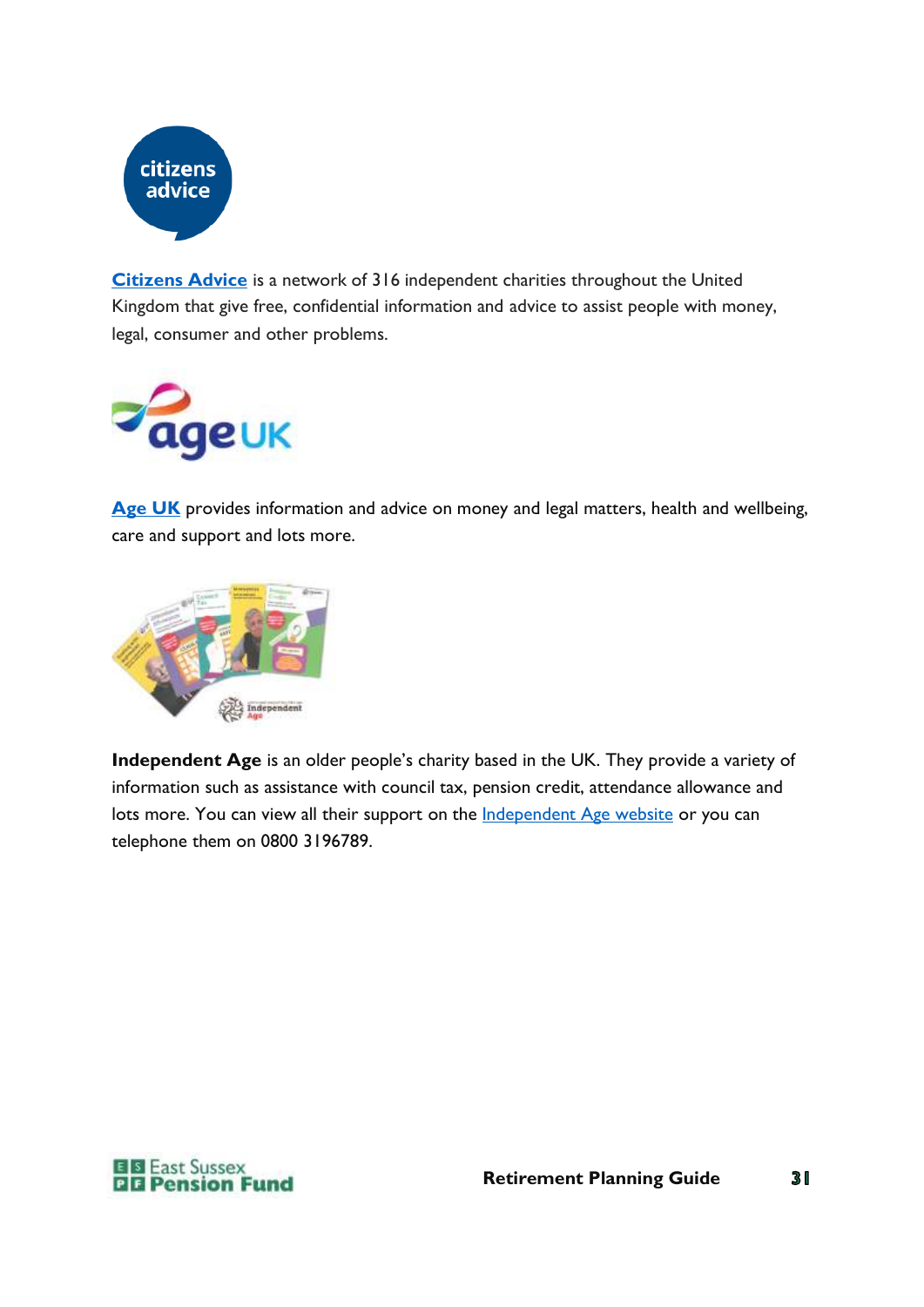## <span id="page-31-0"></span>**Budget Planner**

It is important to understand where you are spending money. This will help you to work out what income you will need in retirement. Use this budget planner as a starting point.

| <b>Income (weekly/monthly)</b> | <b>Amount</b> |
|--------------------------------|---------------|
| Wage/Salary                    |               |
| Wage/Salary (Partner)          |               |
| <b>Benefits</b>                |               |
| Other I                        |               |
| Other 2                        |               |
| <b>Total Income</b>            |               |

| <b>Outgoings (weekly/monthly)</b> | <b>Amount</b> |
|-----------------------------------|---------------|
| Mortgage/rent                     | £             |
| Loan/s, credit card/s             | £             |
| Ground rent/service charge        | £             |
| Insurance                         | £             |
| <b>Council Tax</b>                | £             |
| Gas                               | £             |
| Electricity                       | £             |
| Water                             | £             |
| Food/housekeeping                 | £             |
| Travel (including holidays)       | £             |
| Telephone / mobile phone          | £             |
| TV licence / TV subscriptions     | £             |
| Internet                          | £             |
| Clothing                          | £             |
| Prescriptions/health costs        | £             |
| Emergencies                       | £             |
| Long term care savings            | £             |
| Christmas/Birthdays               | £             |
| Other I                           | £             |
| Other 2                           |               |
| <b>Total outgoings</b>            | £             |
| <b>Total income</b>               | £             |
| <b>Total outgoings</b>            | £             |
| Available income                  | £             |

**Els East Sussex<br><b>Els Pension Fund** 

 **Retirement Planning Guide**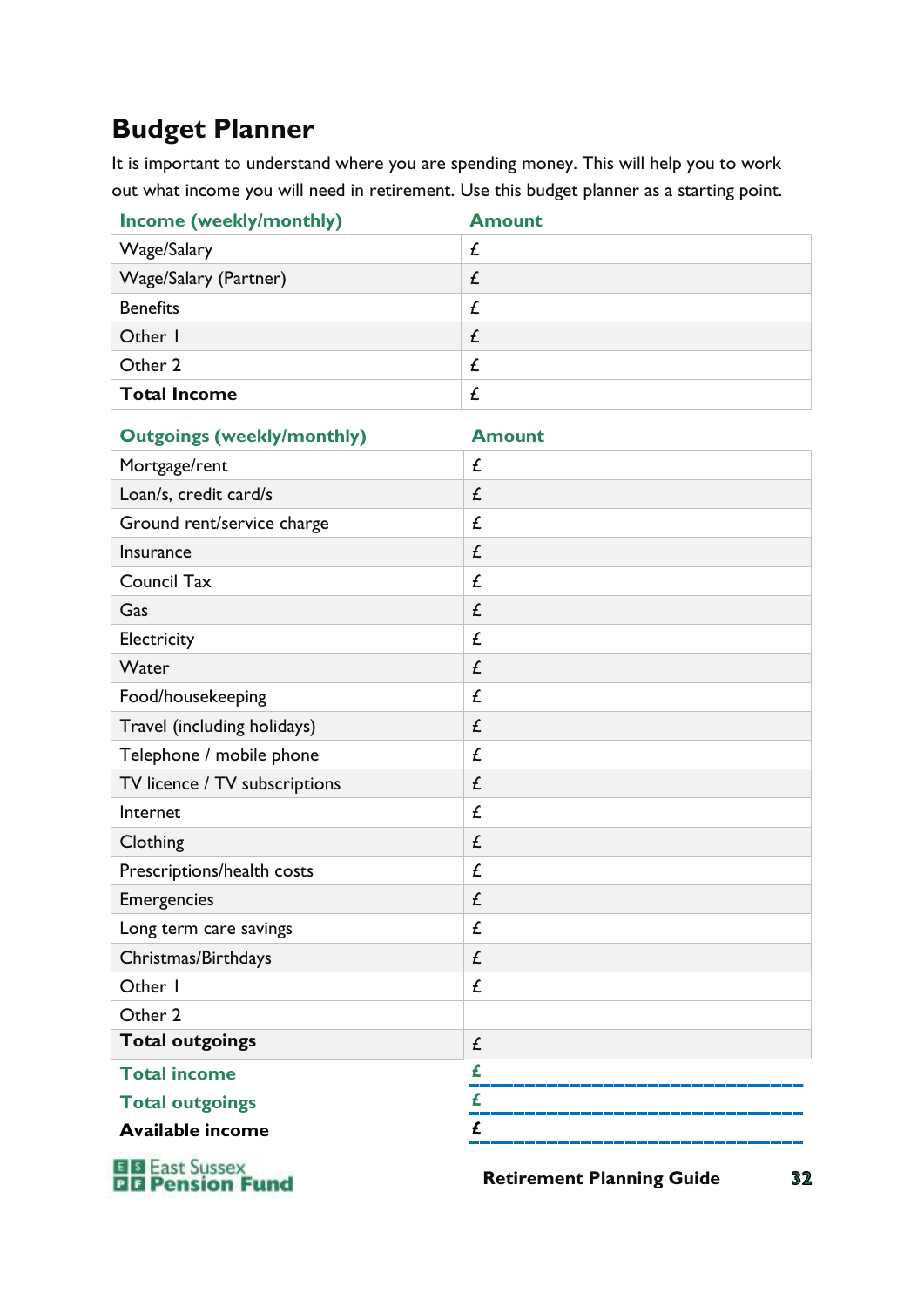## **How to find out more**

You can find more information about the Local Government Pension Scheme from:

The [LGPS member website,](http://www.lgpsmember.org/) or

The [East Sussex Pension Fund website](https://www.eastsussexpensionfund.org/)

You can also contact the pension fund:

**By phone**: 0300 200 1022 between 9am and 4pm

**By email**: pensions@eastsussex.gov.uk

**In writing:** Pension Services. East Sussex County Council, County Hall, St Anne's Crescent, Lewes, East Sussex, BN7 1UE

## **Disclaimer**

The purpose of this guide is to assist members with their retirement planning. It is for general use and cannot cover every personal circumstance. The guide does not cover fully annual allowance and lifetime allowance and the tax implications for members who exceed these limits. This guide does not confer any contractual or statutory rights and is provided for information purposes only. In the event of any dispute over your pension benefits, the appropriate legislation will prevail. This document was correct at the date it was written. Factors and information may change; please visit the relevant websites if required.